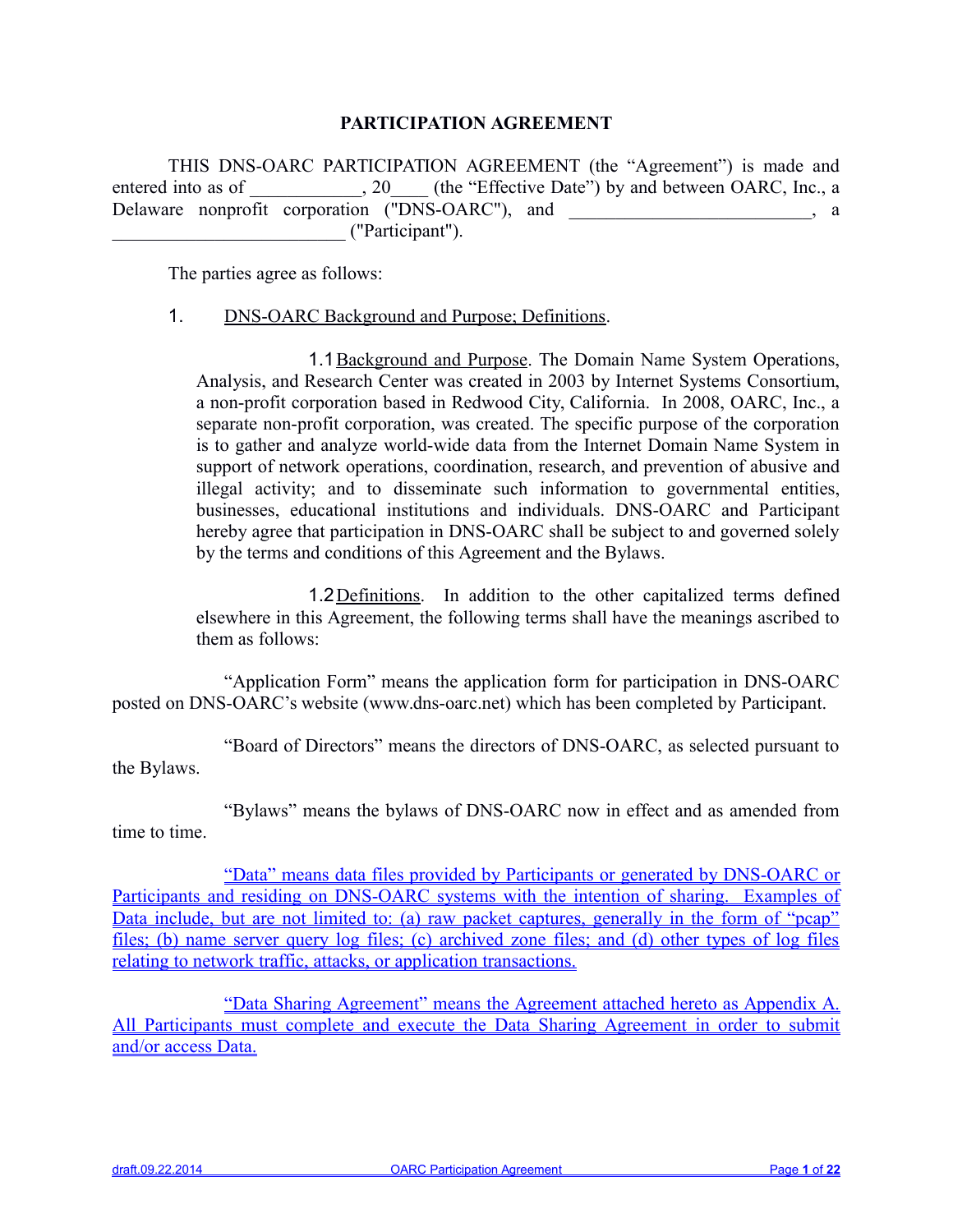"Designated Representative" means the specific individual designated to act as the primary contact for Participant for all communication pertaining to DNS-OARC pursuant to Section 2.5(a) of this Agreement and as initially specified on the Application Form.

"DNS-OARC" means OARC, Inc., a Delaware nonprofit corporation.

"DNS-OARC Participants" means all individuals or entities participating at any Participation Level in DNS-OARC.

"Effective Date" means the date first set forth above.

 "Information" means verbal and/or written information shared with DNS-OARC Participants. Examples of Information include, but are not limited to: (a) knowledge of particular attacks or attack methods making use of DNS or affecting DNS service operators; (b) knowledge of vulnerabilities in DNS software and/or products and/or the protocol itself; (c) causes of extended outages experienced by DNS service operators; (d) advance knowledge of cutting-edge research related to the DNS; and (e) DNS-OARC Member Point of Contact details.

"Member" has the meaning assigned to it in Section 2.2(a) of this Agreement.

"Participation "Member Dues" means the annual dues payable by Participant pursuant to Section 3 of this Agreement, based upon the selected Participation Level. ParticipationMember Dues may be modified from time to time by the Board of Directors pursuant to Section 3.2 of this Agreement.

"Participation Level" means the level of participation in DNS-OARC which is selected by Participant pursuant to Section 2.1 of this Agreement and initialed in Schedule A.

"Supporter" has the meaning assigned to it in Section 2.2(b) of this Agreement.

2. Participation In DNS-OARC.

2.1 Selection of Participation Level. Four Participation Levels are available to Participant, including Member, Affiliate, Associate and Contributor, all of which are Organizations and individuals participate in DNS-OARC as either Members or Supporters, each of which is described in Section 2.2 below. Participant hereby elects to participate in DNS-OARC at the Participation Level initialed in Schedule A. All participation in DNS-OARC shall be determined with reference to the Participation Level selected by Participant, and this Agreement shall not be effective unless and until Participant selects a Participation Level.

2.2 Description of Participation Levels. The following is a description of the **fourtwo** Participation Levels in DNS-OARC available.

(a) Members. To participate in DNS-OARC as a Member, an applicant must meet the general requirements set forth in Section 2.3 and elect a level of membershipone of the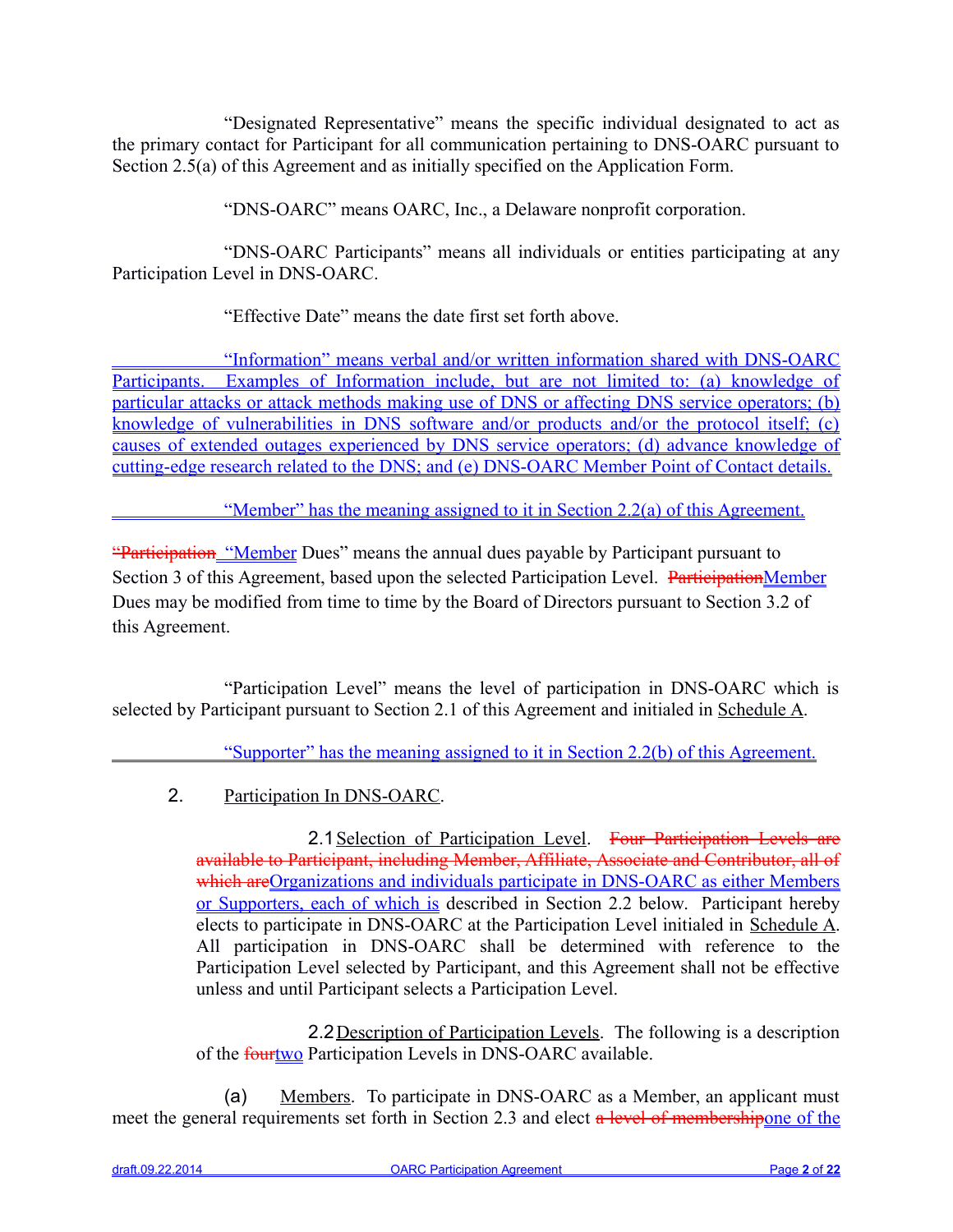Member Participation Levels described on Schedule A. All Members shall have the right to submit information to DNS-OARC and have access to informationMembers shall have the right to vote on any matter requiring approval of the Members pursuant to the Bylaws. Members shall have the right to submit Information to DNS-OARC and have access to Information submitted by other DNS-OARC Participants, subject to the confidentiality restrictions set forth in Section 6 below. Members shall have the right to vote on any matter which requires approval of DNS-OARC members pursuant to the Bylaws. Members shall have the right to submit and access Data only upon completion and execution of the Data Sharing Agreement.

ion to DNS-OARC and have access to information submitted by other DNS-OARC Participants, subject to the

 Associates. To participate in DNS-OARC as an Associate, an applicant must meet the w, but shall not have the right to submit any information to DNS-OARC.

> (a)  $(d)$  Contributors Supporters. To participate in DNS-OARC as a ContributorSupporter, an applicant must meet the general requirements set forth in Section 2.3. All Contributors2.3 and elect the Supporter Participation Level described on Schedule A. Supporters shall NOT have the right to vote on matters requiring approval of Members or to access Information from other DNS-OARC Participants. Supporters shall have the right to submit any information to DNS-OARC, subject to the confidentiality restrictions set forth in Section 6 below, but shall not have access to any information submitted by other DNS-OARC Participantsand access Data only upon completion and execution of the Data Sharing Agreement.

> > 2.3Requirements for all Participation Levels. In order to participate in DNS-OARC, Participant must meet the following requirements:

(a) Participant shall be a duly formed and validly existing entity in good standing in the country in which its principal place of business is located, authorized to do business in each country in which it operates, and have the full power and authority to enter into this Agreement.

(b) Participant shall have completed the Application Form to DNS-OARC's satisfaction, including specifying its Designated Representative's name and contact information, and all information on the completed Application Form shall be true, accurate and complete as of the date of execution of this Agreement.

(c) This Agreement shall have been executed on behalf of Participant by a duly authorized representative and the Participation Level shall be indicated on Schedule A attached hereto.

> 1.2(d) Participant shall have paid the first year'sApplication for Participation Dues at such time as this Agreement is submitted to DNS-OARC.

(a)  $2.4$ -Consideration by Board of ApplicationDirectors. The Board of Directors shall have the right, in its sole and absolute discretion, to accept or deny any application for participation in DNS-OARC. The Board of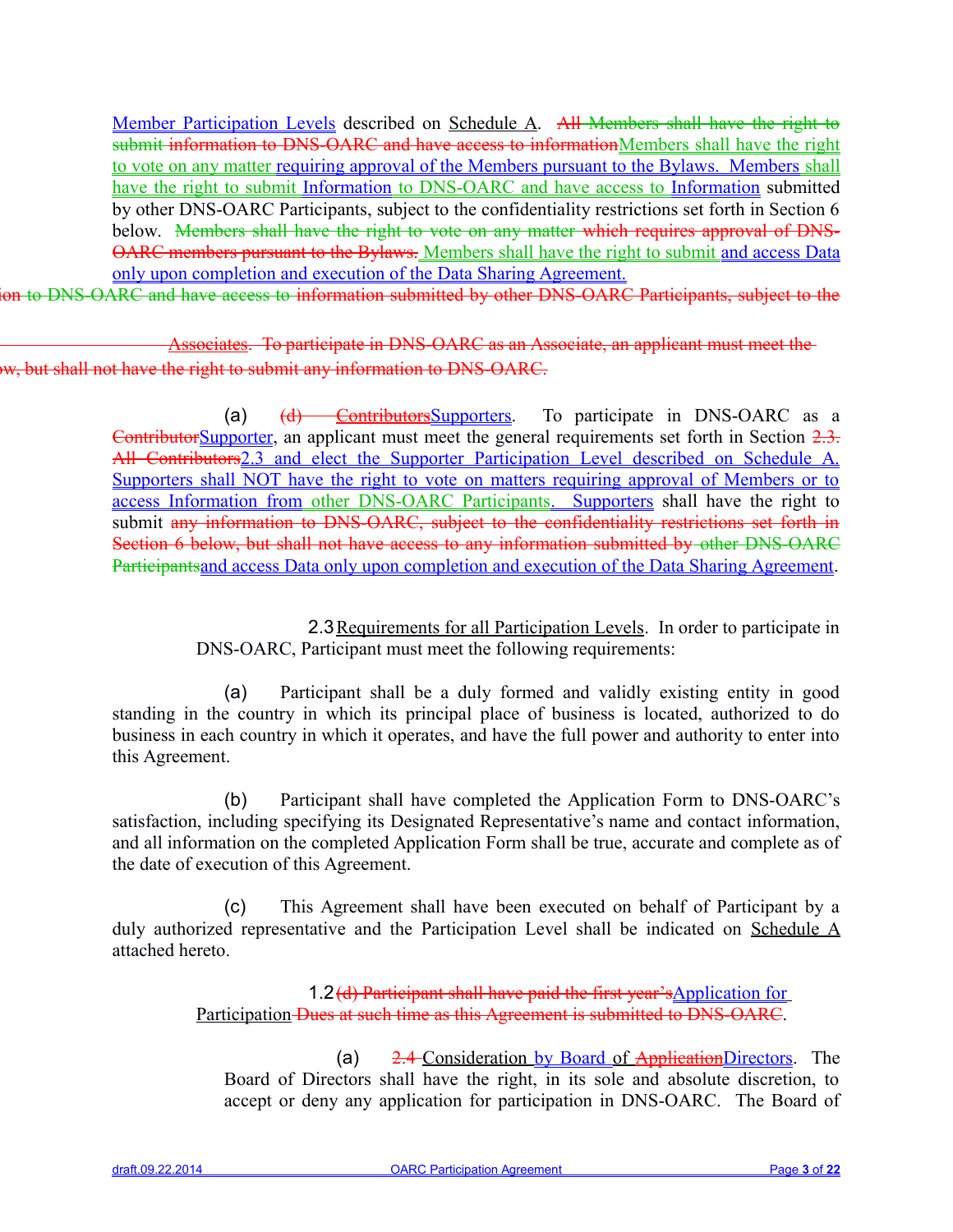Directors may deny an application with or without cause or explanation, and may consider security, confidentiality, operational concerns or any other pertinent matter in accepting or denying an application. The Board of Directors may develop criteria for acceptance or denial of applications, which criteria may be changed from time to time in its sole discretion, and reserves the right to accept any applicant which the Board of Directors determines will further the purposes and mission of DNS-OARC. The Board of Directors will use its best efforts to approve or deny an application within thirty (30) days of receipt of a completed Application Form, although failure to make a decision within such time period shall in no way be deemed an implied acceptance of such application.

(b) Approval of Blue Membership Level. Acceptance at the Blue Membership Level is subject to the prior approval of the Board of Directors, taking into consideration the size of the organization and its inability to qualify for Bronze Membership (the typical entry level for DNS-OARC membership). The Board of Directors may set criteria for approval from time to time, but in all cases, such organization's membership should directly benefit DNS-OARC. The decision to approve or deny an application for Blue Membership shall be made at the sole discretion of the Board of Directors.

# 2.4Designated Representative and Points of Contact.

(a) Designated Representative. The Designated Representative shall be a specific individual who has been designated by Participant to act as Participant's primary contact for all communications with Participant concerning DNS-OARC. The Designated Representative shall have the authority to act on behalf of Participant in all matters related to DNS-OARC. The DNS-OARC Secretariat and the Board of Directors shall be entitled to rely on such authority without further inquiry. Participant shall specify its initial Designated Representative on the Application Form and shall send written notice to DNS-OARC of any change in its Designated Representative.

(b) Points of Contact. Those DNS-OARC Participants which elect to be Members shall be entitled to designate additional individuals (a "Point of Contact") who will have access to the DNS-OARC database (a "other Members' Point of Contact" details, portal and mailing list(s). The number of Points of Contact for each Member is described on Schedule A and will dependdepends on the level selected. The Designated Representative is considered one of the Points of Contact for each Member.

2.6 Annual Reporting. The Board of Directors shall send to all Participants a written report summarizing all DNS-OARC activities at least once per year. Unless Participant requests otherwise in writing, such reports shall be sent electronically to Participant's email address set forth below in the signature block of this Agreement.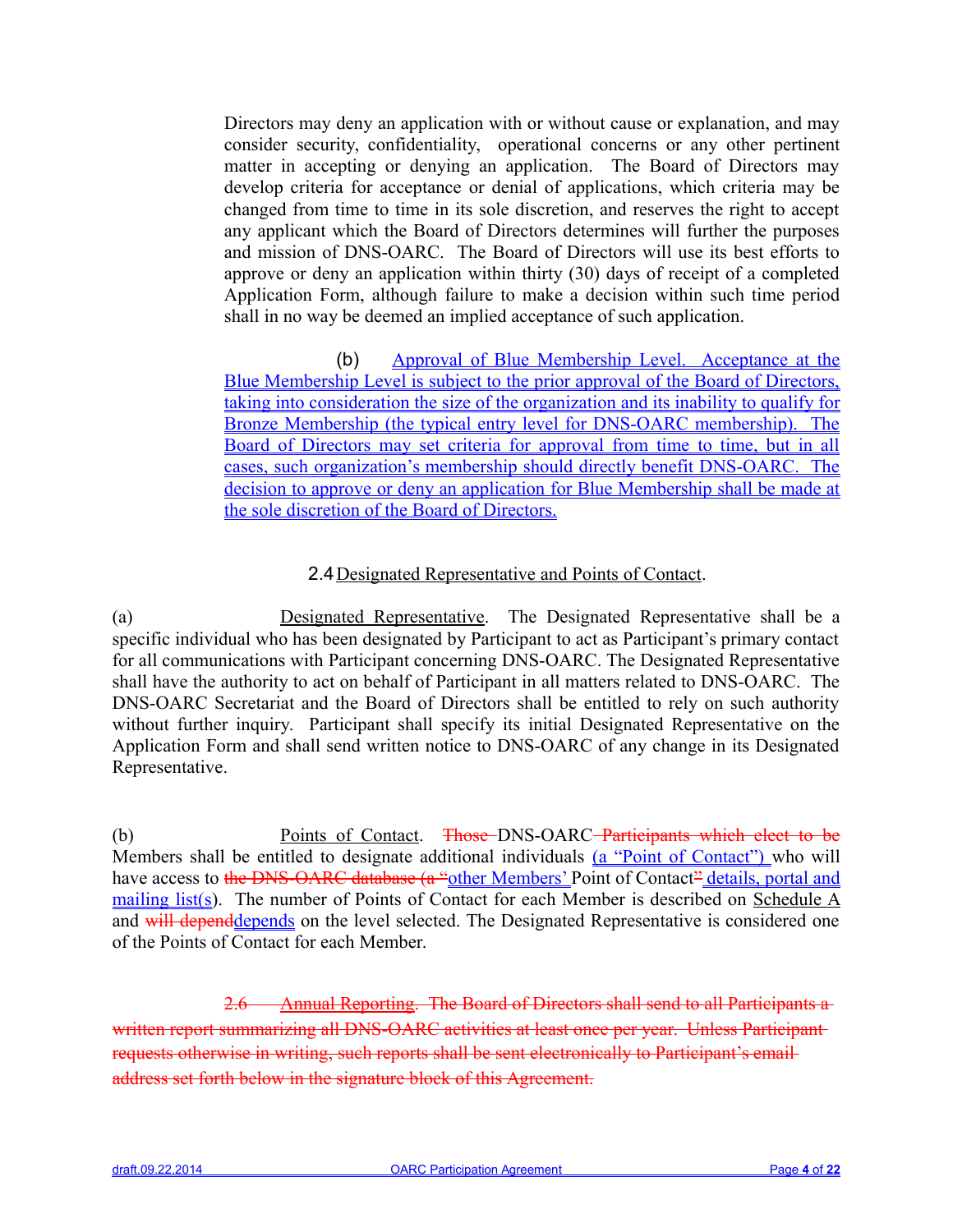## 3. Funding and Participation Dues.Dues and Contributions.

3.1 Funding. DNS-OARC is supported by ParticipationMember Dues, grants and/or sponsors and all operating costs of DNS-OARC are paid by funds obtained from these sources.

3.2 ParticipationMember Dues. ParticipantMembers shall pay the annual duesMember Dues for participation in DNS-OARC as specified on Schedule A attached hereto. The Board of Directors reserves the right in its sole discretion to change the ParticipationMember Dues from time to time, with any such change to become effective upon the renewal of Participanta Member's annual term. All ParticipationMember Dues are nonrefundable and shall under no circumstances be refunded in the event of termination prior to the expiration of the then-current term.

3.3 Payment of ParticipationMember Dues. ParticipantA Member shall pay its first year's **ParticipationMember** Dues to DNS-OARC upon execution and delivery of this Agreement. All subsequent ParticipationMember Dues shall be paid on or before the annual renewal date of this Agreement. If DNS-OARC does not receive payment in full within thirty (30) days of the due date, then Participant the Member shall be deemed suspended and Participant-shall not be entitled to participate in DNS-OARC until such time as such ParticipationMember Dues are paid in full. Furthermore, DNS-OARC shall have the right to declare a default and terminate Participantsuch Member in accordance with the procedure set forth in Section 4.3 below.

3.4 BeneficialSupporter Contributions. Participants who have elected the Beneficial Membership levelSupporters shall make a tangible contribution to DNS-OARC in the form of submitted data, and/or goods or services with a notional financial value, on at least an annual basis. This requirement may be waived on a percase basis at the discretion of the Board of Directors. If DNS-OARC has not received such a contribution after a period of one  $(1)$  year, then the Participant's status shall be changed to Affiliate levelDNS-OARC may terminate this Agreement with respect to such Supporter. Tangible contributions may include one or more of the following: (a) submitted data; (b) presentations given to DNS-OARC Members; (c) goods or services with a notional financial value.

3.5 Presentations. Participants who have elected the Affiliate or Associate levels shall make a contribution to DNS-OARC in the form of a presentation to DNS-OARC Members on their use of DNS-OARC data at least once per year. If a Participant has not made such a presentation after a period of one (1) year, then DNS-OARC may terminate this Agreement with respect to such Participant.

4. Term and Termination of Agreement.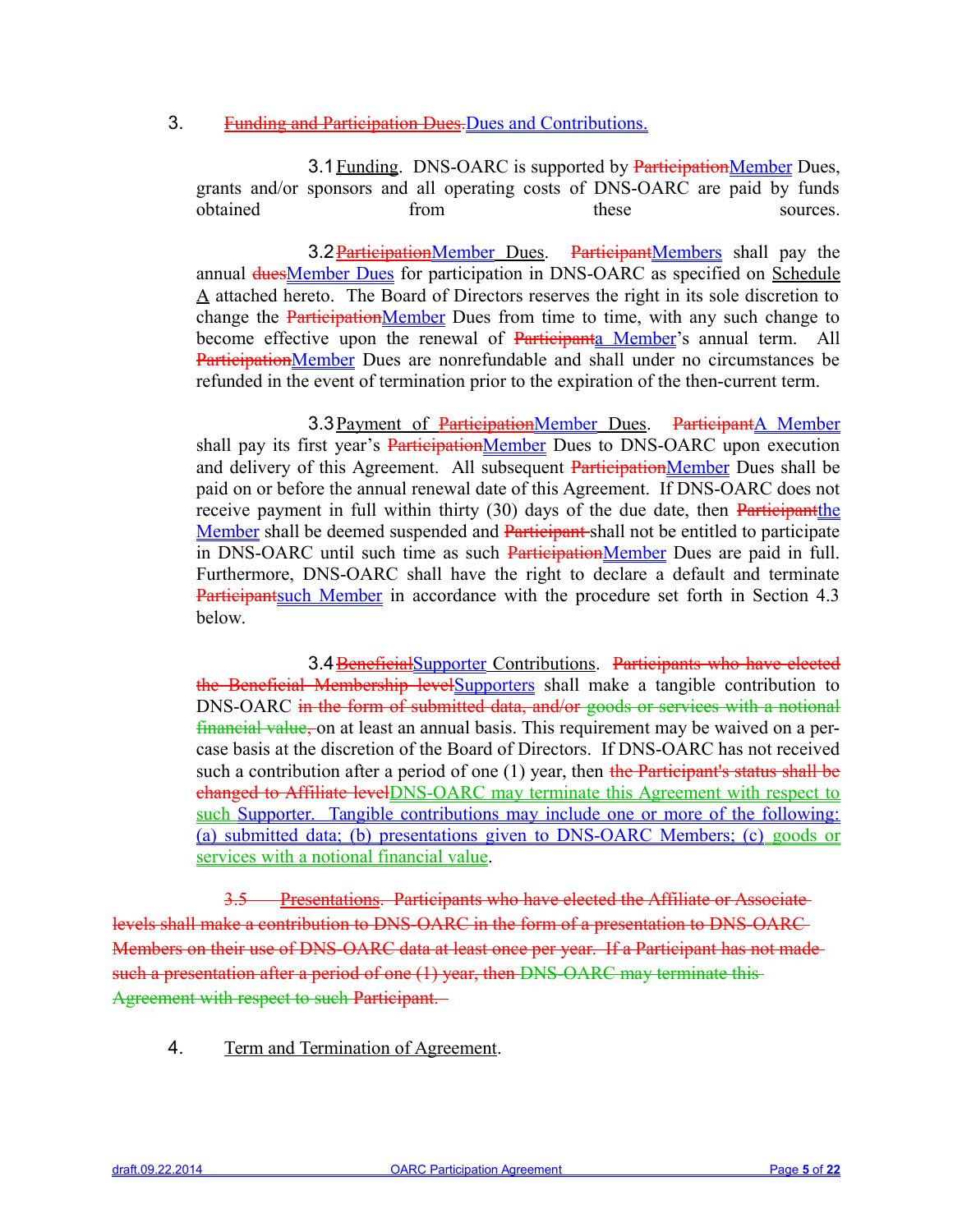4.1 Initial and Renewal Terms. This Agreement shall be effective as of the Effective Date and shall continue for one (1) year therefrom. This Agreement shall renew automatically for successive one-year terms unless one party gives the other party thirty (30) days advance written notice before the end of the then-current term. Upon annual payment of its annual Participation DuesMember Dues or submission of its Contribution, Participant is deemed to have accepted any amendments or modifications to this Agreement in effect at the time of such payment, provided that such amendments or modifications were duly approved by the Board of Directors. Upon written request, DNS-OARC shall make available to Participant a copy of the then-current version of this Agreement and a copy of the Agreement most recently executed by Participant.

4.2Termination By Participant. Participant may terminate this Agreement at any time upon thirty (30) days prior written notice to DNS-OARC.

4.3Termination By DNS-OARC For Cause. DNS-OARC may terminate this Agreement at any time in the event that: (a) Participant fails to perform any of its obligations under this Agreement, including without limitation, the payment of ParticipationMember Dues, and such failure remains unremedied for a period of thirty (30) days after written notice thereof, or (b) Participant shall become insolvent, make an assignment for the benefit of creditors, commence any proceeding in bankruptcy or consent to any bankruptcy or similar proceeding, or (c) Participant is unable to be contacted or located despite reasonable attempts to do so. Termination shall not relieve or excuse Participant from a breach of this Agreement which occurred prior to termination thereof.

4.4 Immediate Termination By DNS-OARC. DNS-OARC may terminate this Agreement at any time without prior oral or written notice in the event that the Board of Directors determines, in its sole discretion, that such immediate termination is necessary to prevent the breach of confidential or security-related information or to maintain the viability or integrity of DNS-OARC.

4.5 Member Termination. In the event that Participant is a Member, the termination of membership in DNS-OARC shall be governed by Article III, Section 3 of the Bylaws.

1.3 All Terminations. Following any termination of this Agreement, neither party shall have any rights or obligations with respect to the other party or participation in DNS-OARC, except for those continuing obligations as provided in Section  $15.1,14.1$ , and no refund or credit shall be given for any ParticipationMember Dues paid by Participant prior to termination.

5. Organization of DNS-OARC.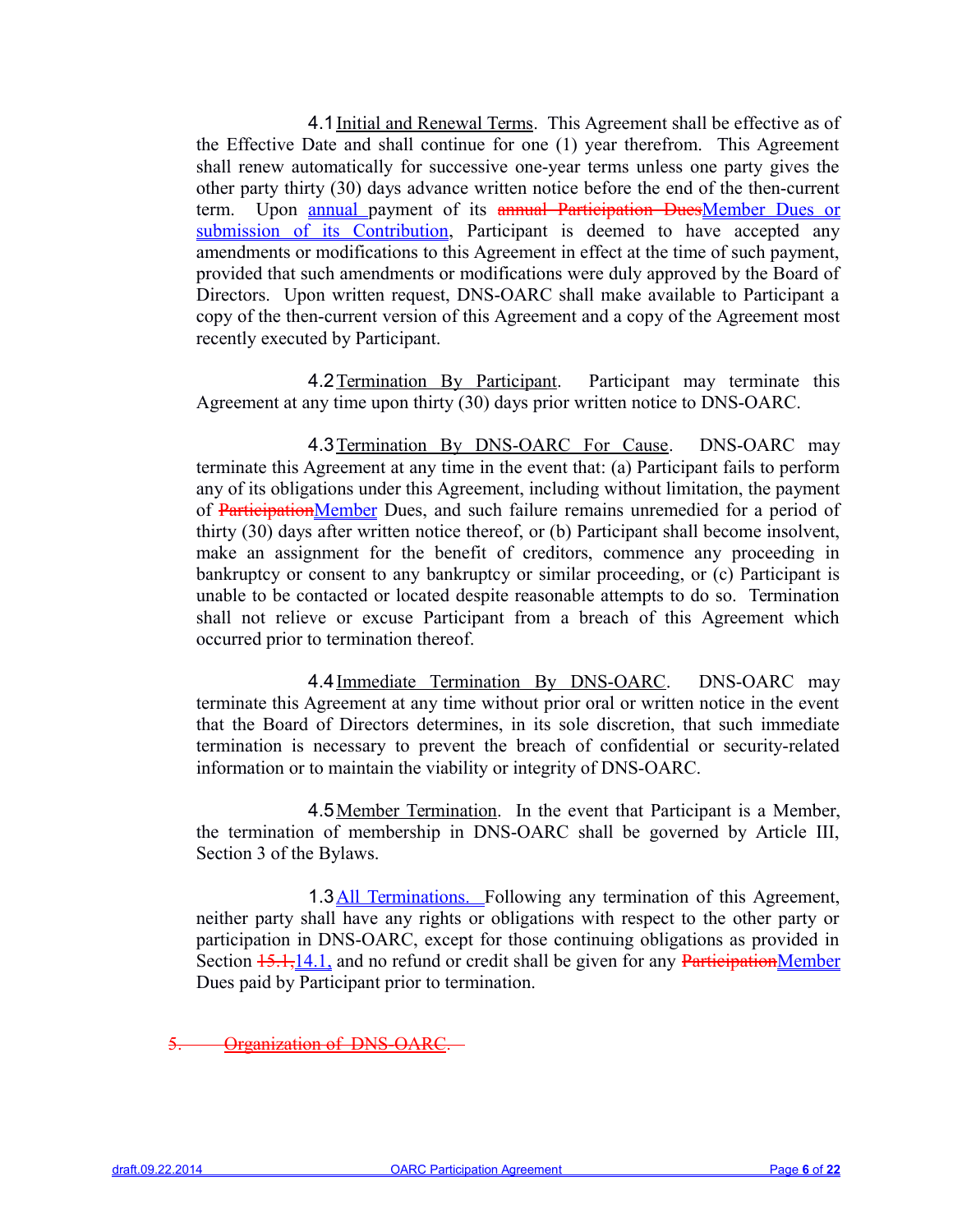5.1 DNS-OARC Secretariat. The DNS-OARC Secretariat is responsible for the day-to-day operations and administration of DNS-OARC and, as of the date hereof, is staffed by Internet Systems Consortium, Inc., a Delaware nonprofit corporation.

5.2 DNS-OARC Root Servers Advisory Group. All operators of DNS Root Name Servers are invited to serve on the DNS-OARC Root Servers Advisory Group, and the members of such Group are consulted from time to time in connection with the analysis and characterization of data.

5.3 Board of Directors. Those Participants who have chosen to be Members of DNS-OARC may select six (6) members of the Board of Directors in accordance with Article IV, Section 2C of the Bylaws, as amended. Subject to applicable law and any limitations contained in the Bylaws, the business and affairs of DNS-OARC shall be managed by the Board of Directors. The procedures for election of directors, meetings, decision making and other matters pertaining to the Board of Directors are governed by Article IV of the Bylaws.

# 2.  $\frac{6}{2}$  6. Information – Confidentiality and Use.

6.1 Sharing of Information. DNS-OARC was founded for the purpose of having its Participants submit and share information. To further that purpose, all Participants are strongly encouraged to designate as non-confidential as much information as possible in order to ensure broad distribution of such information.

6.2 Submission of Information. Each time Participant submits any information to DNS-OARC, Participant must designate what restrictions, if any, are to be placed on the information. This includes whether such information is confidential or non-confidential, attributable or anonymous, for analysis only or for distribution, and so forth, as appropriate. Participant is solely responsible for designation of any applicable restrictions. In the absence of any such designated restrictions, the information submitted shall be deemed to be nonconfidential and available on an unrestricted basis. Participant may change its designation of restrictions from time to time by written notice to DNS-OARC of such change.

6.3 Use of Information. All information

 5.1 Information vs. Data. Within DNS-OARC, Information and Data have different meanings (see Section 1.2 above for specific definitions) and are governed by different rules and restrictions. All Members may submit and receive DNS-OARC Information and may submit and/or have access to Data upon completion and execution of the Data Sharing Agreement. All Supporters who have executed the Data Sharing Agreement may submit and/or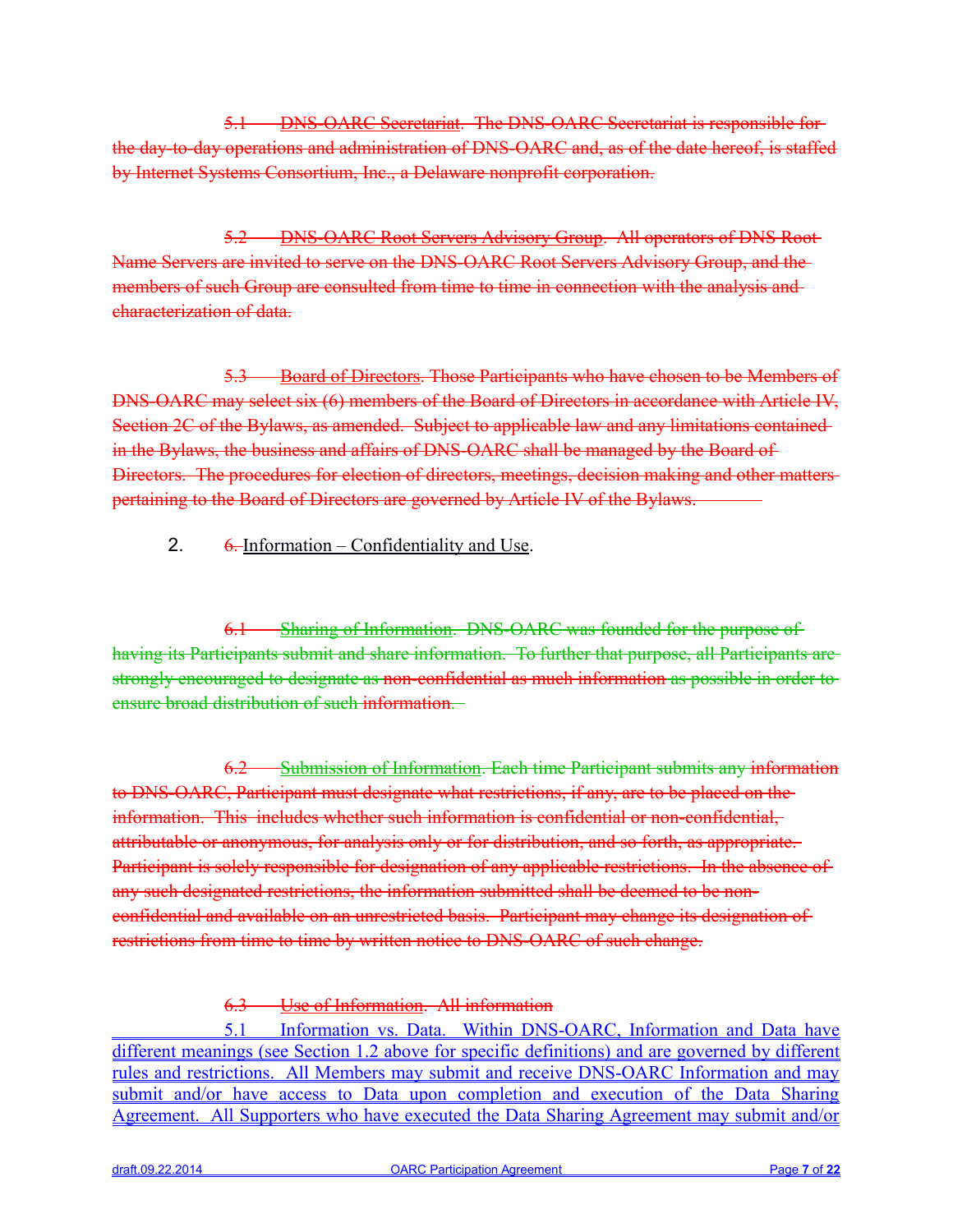have access to DNS-OARC Data but may not submit or receive Information unless specially approved by the Board of Directors. The submission, receipt and use of Information are set forth in this Section 5. The submission, receipt and use of Data are set forth in the Data Sharing Agreement.

 5.2 Categories of Information. All Information submitted in connection with DNS-OARC shall be categorized as follows:

(a) Non-Confidential. Unless otherwise specified at the time of submission, all informationInformation shall be deemed non-confidential and may be disseminated to any parties, whether or not they are DNS-OARC Participants.

(b) Confidential – Analysis Only. If a Participant wishes certain information to be used for analytical purposes only, Participant shall clearly designate such information at the time of submission to DNS-OARC as "Confidential Information – Analysis Only." The Board of Directors shall not disclose to DNS-OARC Participants such information in its raw state, but may review and analyze such information in accordance with DNS-OARC's mission and purpose.

 $\overline{(e)(b)}$  Confidential Information – DNS-OARC Participants. If a Participant wishes certain informationInformation to be treated as confidential by the other DNS-OARC Participants, Participant shall clearly designate such informationInformation at the time of submission as confidential ("Confidential Information"). All such Confidential Information may be used by DNS-OARC and the other DNS-OARC ParticipantsMembers, provided that they (i) shall hold all Confidential Information in the highest confidence, (ii) shall not disclose, disseminate or publicize any Confidential Information to any person or entity, and (iii) shall take all action necessary or appropriate to hold all Confidential Information in the highest confidence. All Confidential Information shall remain confidential for a period of two (2) years after submission, unless a longer period is requested in writing by a Participant.

 $\overline{a}$ 

<sup>(</sup>i) Exceptions to Confidentiality. Confidential Information shall not include: (A) informationInformation already in possession of the non-disclosing party through lawful means or through independent development,  $(B)$  informationInformation which is publicly available when received or thereafter becomes publicly available through no fault of the non-disclosing party, (C) informationInformation which is required to be disclosed as a result of a final order of a court of competent jurisdiction in a proceeding in which the disclosing party has had a reasonable opportunity to contest disclosure, and (D) informationInformation which the disclosing party did not designate as confidential.

<sup>(</sup>ii) Form of Disclosure. Confidential Information submitted by Participant shall be communicated only in writing or other tangible means of expression. In the event of any oral disclosure, Participant must provide written notice to DNS-OARC within ten (10) days of such submission that the  $\frac{1}{100}$  information submitted is to be treated as "Confidential Information" and subject to the restrictions described in this Section 6.5. If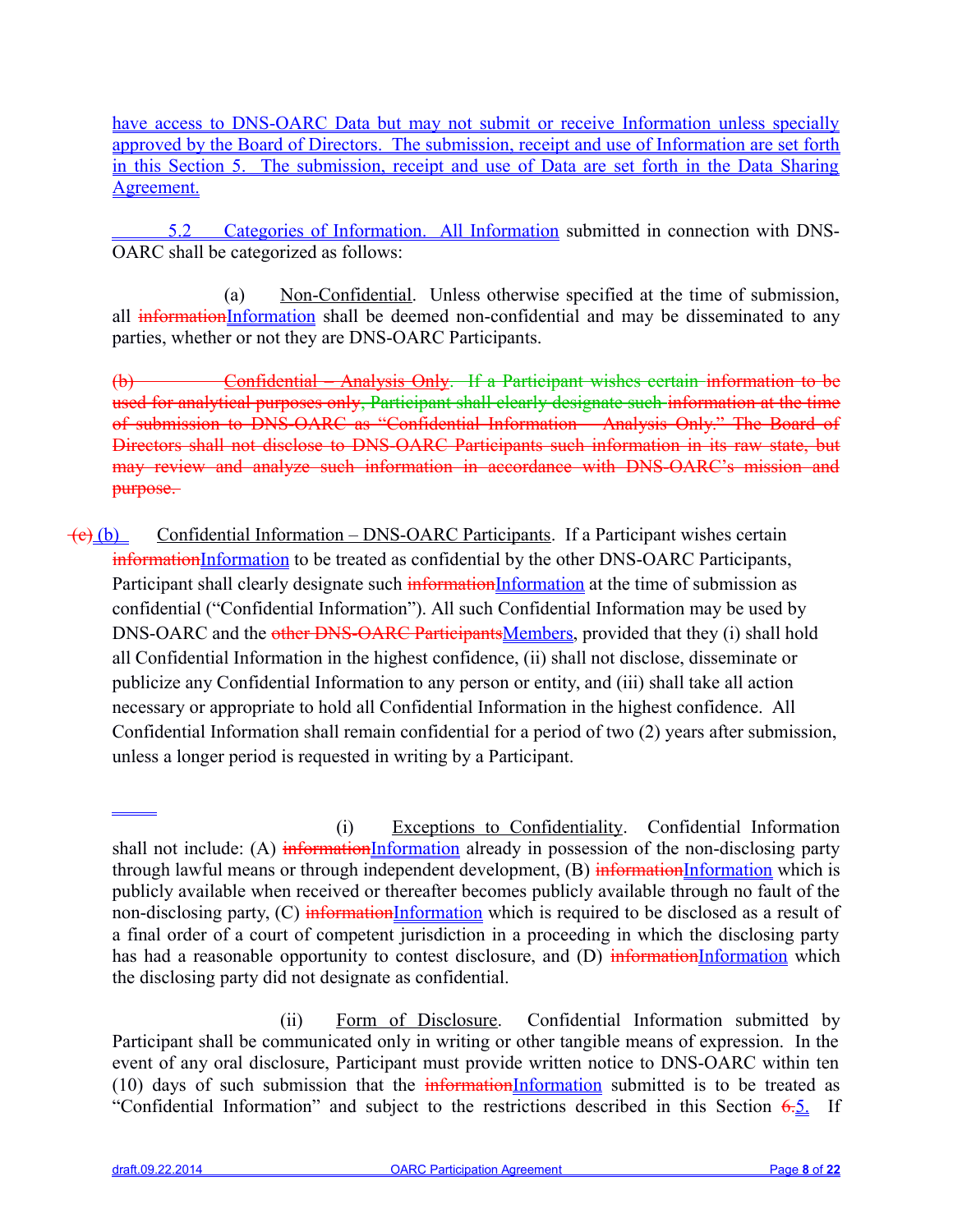Participant fails to send such notice within the 10-day period, then the *informationInformation* disclosed shall be deemed to be non-confidential.

(iii) Use of Confidential Information. Participant shall not use or circulate Confidential Information within its own organization or its affiliates (*i.e.,* entities controlled by or under common control with Participant) other than as strictly necessary on a need-to-know basis, and then with appropriate written confidentiality agreements. In no event shall Participant cause, permit or enable any third party to have access to or use Confidential Information in any manner whatsoever without the prior written consent of both the disclosing party and the Board of Directors and the execution by such third party of an appropriate written confidentiality agreement. In no event shall Participant (or anyone to whom it discloses Confidential Information) package or repackage any Confidential Information into a commercial product or service.

(iv) Non-Participant Information. If any third party (*e.g.,* a governmental entity, computer emergency response team, information sharing and analysis center, etc.) wishes to share confidential informationConfidential Information with DNS-OARC Participants, the Board of Directors may disclose such informationInformation to its Participants and designate it as **confidential**Confidential. In such event, Participant shall treat such informationInformation as Confidential Information and subject to all of the restrictions contained in this Section 6.5.

- 5.3Sharing of Information. DNS-OARC was founded for the purpose of having its Participants submit and share information. To further that purpose, all Participants are strongly encouraged to designate as Non-Confidential as much Information as possible in order to ensure broad distribution of such Information.
- 5.4 Submission of Information. Each time Participant submits any Information to DNS-OARC, Participant must designate what restrictions, if any, are to be placed on the Information. This includes whether such Information is Confidential or Non-Confidential, attributable or anonymous, whether redistributable or not, and so forth, as appropriate. Participant is solely responsible for designation of any applicable restrictions. In the absence of any such designated restrictions, the Information submitted shall be deemed to be Non-Confidential and available on an unrestricted basis. Participant may change its designation of restrictions from time to time by written notice to DNS-OARC of such change.
- 5.56.4 Source-Identifying Information. At the time of submission, Participant may identify any informationInformation as either "attributable" or "anonymous." If no such designation is made, the informationInformation shall be deemed submitted anonymously. For any anonymous submission, Participant shall be responsible for removal of all source-identifying informationInformation. DNS-OARC shall use reasonable efforts to remove any sourceidentifying informationInformation of which it may be aware, but Participant acknowledges and agrees that DNS-OARC does not have the capacity to so edit every submission from Participant.
- 5.66.5 DNS-OARC Use of Information and Data. The DNS-OARC Secretariatstaff and the Board of Directors may make any use of informationInformation and/or Data submitted by Participants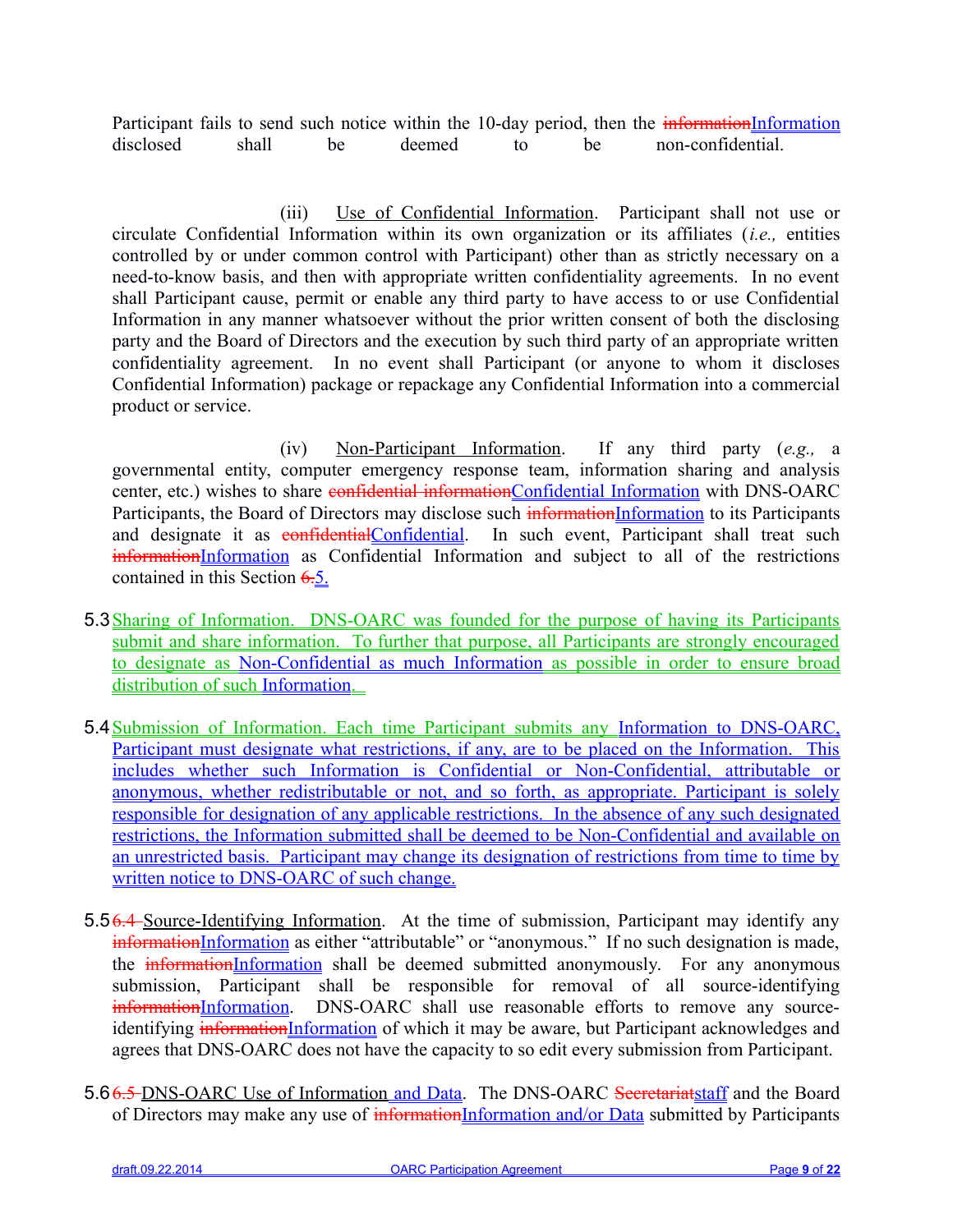or third parties (including providing selected informationInformation to the public) which they deem advisable, except as otherwise provided in this Agreement. Information and Data disseminated to ParticipantsMembers shall be made available on a non-discriminatory basis except as otherwise provided in this Agreement. Notwithstanding the above, the Board of Directors shall retain the right to delay or withhold the release of any informationInformation or Data to Participants or third parties, if it determines in its sole discretion that such delay or withholding is necessary or advisable for whatever reason it deems sufficient, including without limitation, potential harm to persons, property or the information technology infrastructure.

5.76.6 Accuracy of Information. Participant shall use its best efforts to ensure that all informationInformation which it provides to DNS-OARC or other DNS-OARC Participants is accurate and complete and shall not knowingly provide any false, inaccurate or misleading informationInformation. DNS-OARC shall use its best efforts to ensure that all informationInformation which it disseminates to DNS-OARC Participants is accurate and complete and shall not knowingly provide any false, inaccurate or misleading informationInformation. However, neither Participant nor DNS-OARC warrants the absolute accuracy or completeness of the informationInformation provided or disseminated in connection with this Agreement.

6.7 Means of Dissemination. Unless specifically noted in an Appendix to this Agreement, all use of data submitted to DNS-OARC will take place on DNS-OARC computers. DNS-OARC will provide powerful server computers with high-speed access to the databases holding the contributed information to which Participant is permitted access. Participant will copy its data-analysis software to DNS-OARC computers and run that software there. Results exported back to Participant's computers are not permitted to contain raw data nor can any exported results contain identifying information. Should any Participant's organization require privacy of its data analysis software, any Participant has the right to install its own computer in DNS-OARC's data center, to which only such Participant will have access, provided that enough physical space and electric power are available to support such Participant's computer. Prior to installation and use of any Participant's computer in the DNS-OARC data center, such Participant shall enter into an agreement with DNS-OARC setting forth the terms on which such installation and use is permitted. DNS-OARC shall use its best efforts to ensure that its computers remain accessible to and can accommodate reasonable use by Participants.

3. 7. Reservation of Rights. Any rights that are not expressly granted herein are reserved to the individual parties. This Agreement does not in any way: (i) grant to any party the right to copyright, trademark or patent any property of any other party (except that for protection of data received at DNS-OARC, the Board of Directors may register compilation copyrights in its own name for the data accumulation of the DNS-OARC Participants and analysis thereof); (ii) obligate any party to disclose or receive any information, perform any work, or enter into any lease, license, business engagement or other business relationship or agreement; (iii) limit any party from developing, manufacturing or marketing products or services which may be competitive with DNS-OARC or other DNS-OARC Participants; (iv) limit any party from assigning or reassigning its employees in any way; (v) create any joint relationship or authorize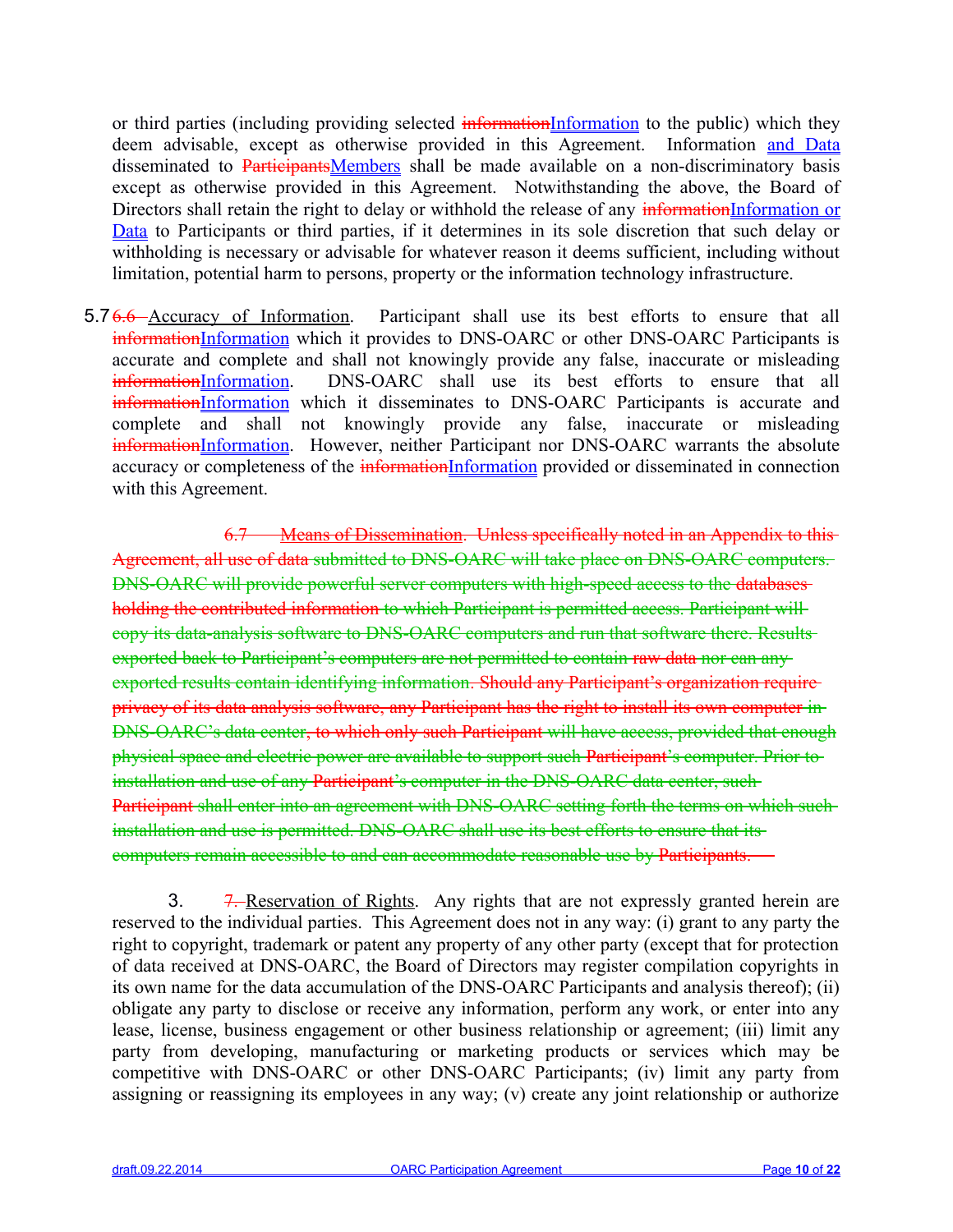any party to act or speak on behalf of DNS-OARC or any other DNS-OARC Participant; or (vi) limit any Participant from entering into a business relationship with any other entity.

# 4. 8. Disclaimer of Warranties.

 ALL INFORMATION, SERVICES, GOODS AND SOFTWARE, IF ANY, WHICH IS PROVIDED BY <del>DNS-OARC OR ANY DNS-OARC PARTICIPANTA</del> PARTY TO ANY OTHER DNS-OARC PARTICIPANTPARTY IN CONNECTION WITH THIS AGREEMENT, IS PROVIDED SOLELY ON AN AS-IS BASIS, WITHOUT REPRESENTATION OR WARRANTY OF ANY KIND, EXPRESS OR IMPLIED, INCLUDING, WITHOUT LIMITATION, ANY WARRANTY ARISING OUT OF ANY COURSE OF DEALING, CUSTOM OR USAGE OF TRADE, WARRANTIES OF MERCHANTABILITY, FITNESS FOR A PARTICULAR PURPOSE, NON-INTERFERENCE AND NON-INFRINGEMENT.

5. 9. Limitation of Liability. THE REMEDIES OF PARTICIPANTANY PARTY WITH RESPECT TO PARTICIPATION IN DNS-OARC OR THE PROVISION OR USE OF INFORMATION IN CONNECTION THEREWITH, WHETHER IN CONTRACT, IN TORT, OR OTHERWISE, SHALL BE EXCLUSIVELY AS SET FORTH HEREIN. IN NO EVENT UNDER ANY THEORY SHALL **DNS-OARCA PARTY'S** LIABILITY TO PARTICIPANTANOTHER PARTY FOR ANY DAMAGES HOWSOEVER ARISING OF ANY TYPE BE IN AN AMOUNT IN EXCESS OF THE PARTICIPATION DUES FOR THE TWELVE MONTHS IMMEDIATELY PRECEDING THE ACT, OMISSION, ERROR OR BREACH GIVING RISE TO SUCH LIABILITY. MINIMUM ANNUAL MEMBER DUES FOR PLATINUM MEMBERS. IN NO EVENT UNDER ANY THEORY SHALL PNS-OARCANY PARTY BE LIABLE TO PARTICIPANTANOTHER PARTY FOR INCIDENTAL, INDIRECT, SPECIAL, PUNITIVE, OR CONSEQUENTIAL DAMAGES, INCLUDING, BUT NOT LIMITED TO, DAMAGE FOR LOSS OF PROPERTY OR SOFTWARE, LOSS OF PROFITS OR REVENUE, LOSS OF USE, COST OF CAPITAL, LOSS OF DATA, OR ANY OTHER ECONOMIC LOSS, NOTWITHSTANDING THAT SUCH PARTY MAY HAVE BEEN ADVISED OF THE POSSIBILITY OF ANY SUCH LOSS OR DAMAGE. UNDER NO CIRCUMSTANCES SHALL ANY FAILURE OF ANY REMEDY OF ITS ESSENTIAL PURPOSE AFFECT THE FOREGOING DISCLAIMER OF DAMAGES. <del>DNS-OARC SHALL</del> NOT BE LIABLE FOR ANY CLAIM OR DEMAND AGAINST PARTICIPANT BY ANY OTHER PARTY. IN NO EVENT MAY A CAUSE OF ACTION BE ASSERTED AGAINST ANY PARTY UNDER THIS AGREEMENT WHICH ARISES OUT OF OR RELATES TO ANY EVENT OCCURRING MORE THAN ONE YEAR PRIOR TO THE FILING OF SUCH CAUSE OF ACTION.

IN NO EVENT MAY A CAUSE OF ACTION BE ASSERTED AGAINST DNS-OARC UNDER THIS AGREEMENT WHICH ARISES OUT OF OR RELATES TO ANY EVENT OCCURRING MORE THAN ONE YEAR PRIOR TO THE FILING OF SUCH CAUSE OF ACTION.

IN NO EVENT SHALL DNS-OARC INCUR ANY LIABILITY WHATSOEVER FOR THE FOLLOWING: (A) DENIAL OF ANY POTENTIAL PARTICIPANT'S APPLICATION, (B) ANY TERMINATION PURSUANT TO SECTION 4 ABOVE, (C) COMMUNICATIONS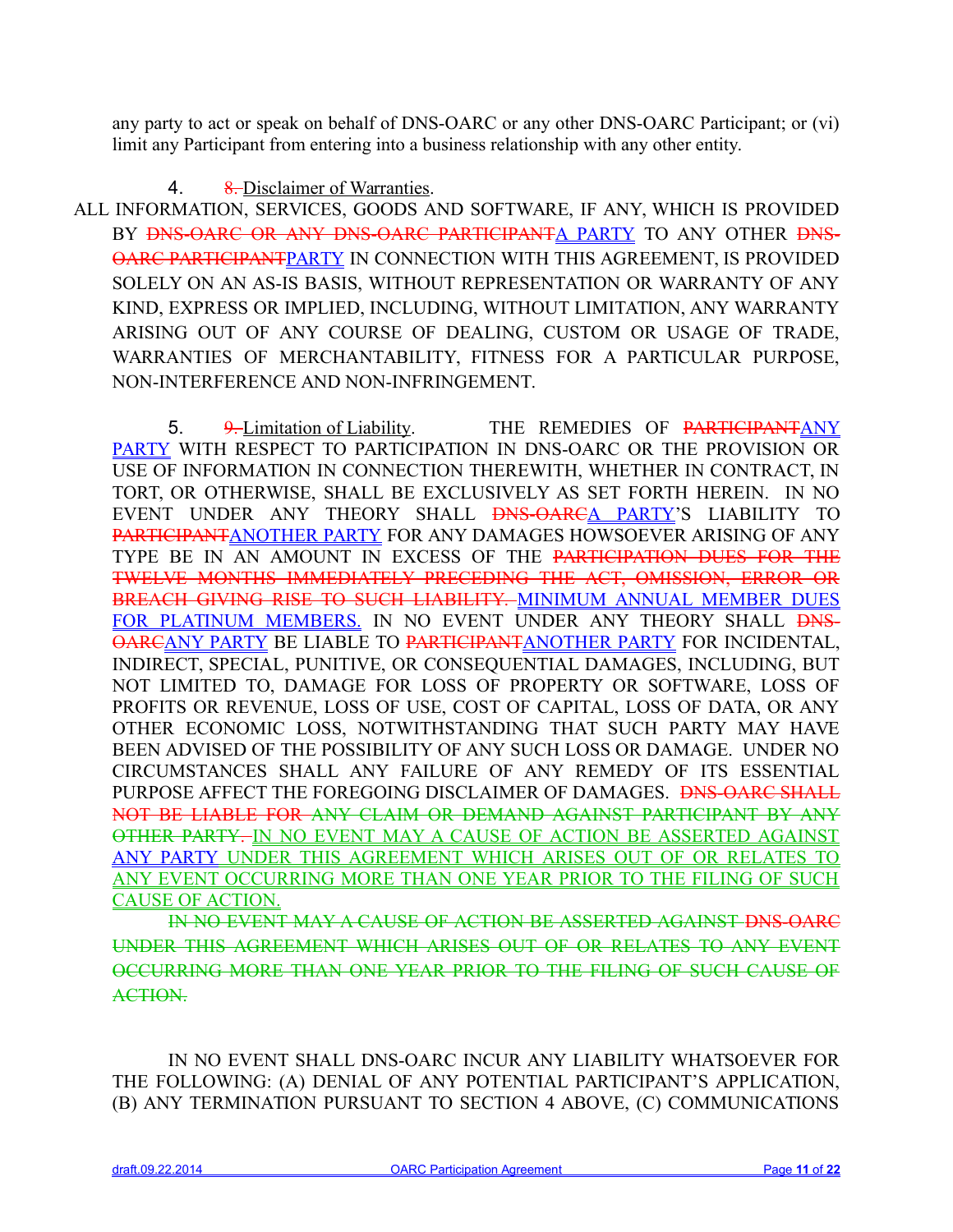WITH PARTICIPANT'S DESIGNATED REPRESENTATIVE AND ANY ACTIONS TAKEN OR NOT TAKEN IN RELIANCE ON SUCH REPRESENTATIVE'S AUTHORITY TO ACT ON BEHALF OF PARTICIPANT, (D) ANY DISCLOSURE OF CONFIDENTIAL INFORMATION WHERE PARTICIPANT FAILED TO APPROPRIATELY DESIGNATE SUCH INFORMATION AS CONFIDENTIAL OR REMOVE SOURCE-IDENTIFYING INFORMATION OR WHERE SUCH DISCLOSURE WAS NOT THE RESULT OF DNS-OARC'S NEGLIGENCE OR INTENTIONAL ACTS, (E) DNS-OARC'S USE OF ANY INFORMATIONITS GOOD FAITH DISCRETION PURSUANT TO THE TERMS OF THIS AGREEMENT, OR (F) DNS-OARC'S USE OF ITS GOOD FAITH DISCRETION PURSUANT TO THE TERMS OF THIS AGREEMENTANY CLAIM OR DEMAND AGAINST PARTICIPANT BY ANY OTHER PARTY.

# 6. Indemnification.

6.1 Mutual Indemnification. Each party agrees to indemnify, hold harmless and defend the other party from and against any claim, action, loss, liability, expense, demand, damage or judgment, including costs and attorneys' fees, which arises as a result of or in connection with (i) any actions by a party or any of such party's agents, employees, consultants or representatives, including a breach of this Agreement, or (ii) a party's use or misuse of any information obtained in connection with this Agreement.

6.2 <del>10. Indemnification of DNS-OARC. Each</del> Participant agrees to indemnify, hold harmless and defend DNS-OARC from and against any claim, action, loss, liability, expense, demand, damage or judgment, including costs and attorneys' fees, which arises as a result of or in connection with  $(i)$  any actions by Participant or any of Participant's agents, employees, consultants or representatives, including a breach of this Agreement, (ii) Participant's use or misuse of any information obtained as a Participant, or (iii) any knowingly false, incomplete or misleading information given by Participant in connection with this Agreement, including without limitation, any information contained on the Application Form.

7. 11. Publicity. The Board of Directors reserves the exclusive right to issue press releases or marketing, advertising and promotional materials related to DNS-OARC. Participant shall not issue or cause to be issued any press releases or promotional, marketing or advertising materials, nor shall Participant make any representations on behalf of DNS-OARC, the Board of Directors or another DNS-OARC Participant. Participant may issue a press release announcing Participant's joining DNS-OARC, subject to the Board of Director's prior written consent, which consent shall not be unreasonably withheld, conditioned or delayed. The names of specific DNS-OARC Participants will not be utilized by DNS-OARC or the Board of Directors except to list or mention them as Participants of DNS-OARC on its web pages, or in promotional, marketing or publicity materials.

8.  $\frac{12}{12}$  Trademarks. Neither Participant nor DNS-OARC shall use the name, trademark, logo or other indicia of the other party without the prior written consent of such other party, which may be given or withheld in such other party's sole discretion.

9. 13. Relationship Among Parties. Nothing in this Agreement shall be construed to create a partnership, joint venture, franchise, affiliate, employer-employee or principal-agent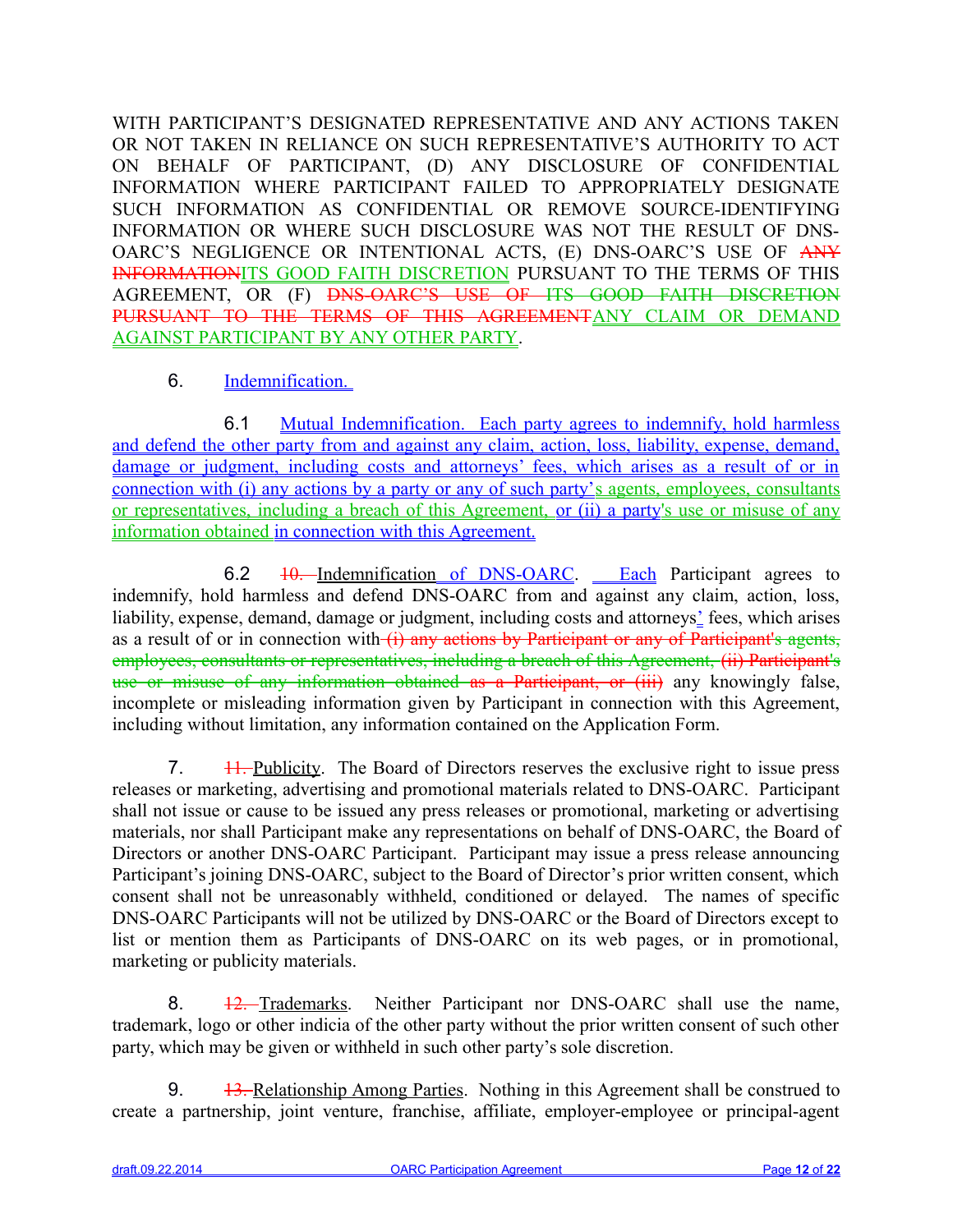relationship, but rather the relationship of the parties shall be that of independent parties. No party shall have the authority to commit or bind any other party without such party's prior written consent. Each party is responsible for the supervision, direction and control of its respective personnel.

10.  $\frac{14}{10}$  10.  $\frac{14}{10}$  Notices. All notices required under this Agreement shall be given in writing and sent: (a) by personal delivery or by registered or certified mail, return receipt requested, to the address set forth below in the signature block of this Agreement, (b) by facsimile to the fax number set forth below, or (c) by email to the email address set forth below. Any such notice shall be deemed to have been given on the date of delivery if sent by personal delivery, facsimile or email, or three (3) business days after the date of mailing, irrespective of the date appearing therein. Either party may change its address by written notice to the other party pursuant to this **Section** 

# 11. <del>15.</del> Miscellaneous.

11.1 <del>15.1 Survival</del>. The obligations of the parties under Sections  $6,5, 7, 8, 9, 10, 1110$  and  $1211$  shall survive the termination or expiration of this Agreement.

11.2 <del>15.2 Governing Law</del>. This Agreement shall be governed and construed according to the laws of the State of California applicable to contracts between residents of California which are made and performed in California.

11.3 <del>15.3 Mediation and Arbitration.</del> Any controversy or claim between the parties arising out of or relating to this Agreement shall be settled by mediation or by arbitration in San Mateo County, California.

(a) Mediation. The parties shall attempt in good faith to settle their dispute by mediation for a period of thirty (30) days before the commencement of arbitration proceedings.

(b) Arbitration. Any matter not settled by mediation shall be determined by arbitration before a single arbitrator in accordance with the International Arbitration Rules of the International Centre for Dispute Resolution. The costs of the arbitration, including the arbitrator's fee, shall be borne equally by the parties to the arbitration, but attorneys' fees may be awarded to the prevailing or most prevailing party at the discretion of the arbitrator. The arbitrator shall not have any power to alter, amend, modify or change any of the terms of this Agreement nor to grant any remedy which is either prohibited by the terms of this Agreement, or not available in a court of law. Judgment upon the award rendered by the arbitrator may be entered in any court of competent jurisdiction.

(c) Enforcement. In the event that either party fails to comply with Sections  $\frac{15.314.3(a)}{20}$  or (b), the other party may file an action in any court of competent jurisdiction to compel the non-compliant party to comply with such provisions. In such event, the prevailing party shall be entitled to recover its attorneys' fees and costs.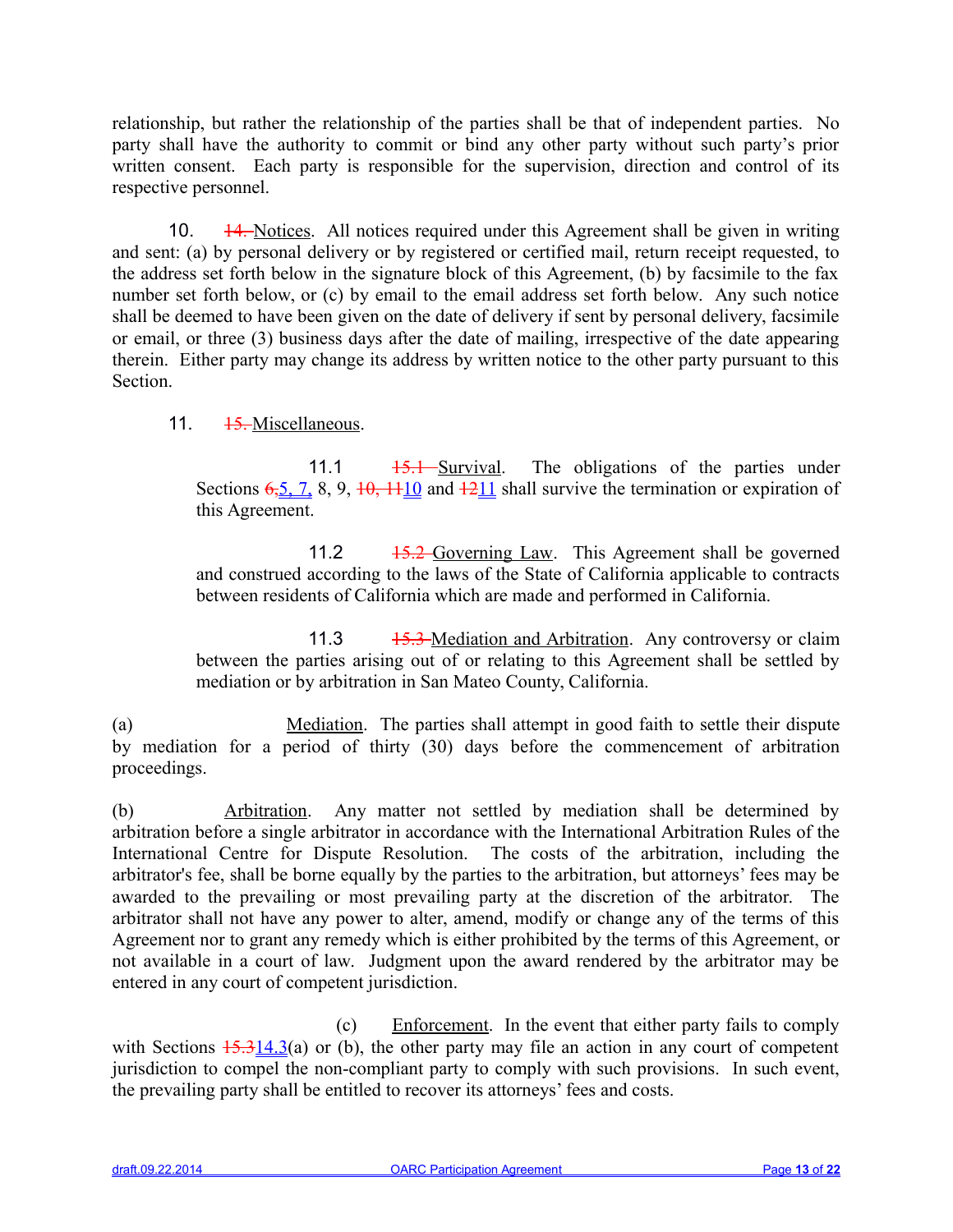11.4 15.4 Severability. If any provision of this Agreement is illegal, invalid or voidable under any applicable law, it shall be severable, the remaining provisions shall not be affected, impaired or invalidated and the Agreement shall be interpreted as far as possible so as to give effect to its stated purpose.

11.5 <del>15.5 Attorneys' Fees</del>. In the event that any action is brought to enforce any of the terms of this Agreement, the prevailing party shall be entitled to recover the reasonable costs and expenses of such action, including reasonable attorneys' fees, subject to the conditions specified in Subsections  $15.314.3$ (b) and (c) above.

11.6 <del>15.6 Jurisdiction and Venue; Enforcement.</del> Each party hereby submits to the exclusive jurisdiction and venue of the Superior Court of the State of California for the County of San Mateo or the Federal District Court for the Northern District of California for the purposes of any action to enforce its rights under Sections  $15.314.3$  and  $15.614.6$  of this Agreement, and agrees that service upon such party in any such action may be made by first class mail, certified or registered, to the addresses set forth above. Each party acknowledges that in the event of a breach of this Agreement the damage to the non-breaching party would be irreparable and extremely difficult to estimate, making any remedy at law or damages inadequate. Thus, in addition to any other right or remedy available to it, a party shall be entitled to specific performance of any provision of this Agreement and, for the purpose of aiding the arbitration and/or preserving the rights of a party under this Agreement pending an arbitration, each party shall have the right to seek temporary or preliminary injunctive relief from the arbitration panel or in a court located in the Superior Court of the State of California for the County of San Mateo or the Federal District Court for the Northern District of California, which shall not be a waiver of the arbitration provisions contained herein. The parties agree that any judgment entered by the above Courts shall be given full force and effect and shall be enforceable in any court of competent jurisdiction.

11.7 15.7 Successors and Assigns. The terms and provisions of this Agreement shall be binding upon and inure to the benefit of the parties, their successors, assigns and legal representatives. Notwithstanding the foregoing, this Agreement shall not be assignable by Participant without DNS-OARC's prior written consent.

11.8 15.8 Waiver. No delay or failure of either party to exercise any right or remedy pursuant to this Agreement shall operate as a waiver thereof. No waiver of any term or provision of this Agreement shall be effective unless such waiver is in writing and signed by the waiving party.

11.9 15.9 Headings and Pronouns. The headings of the sections of this Agreement are for convenience and reference only and are not to be considered in construing this Agreement. All pronouns used in this Agreement shall be deemed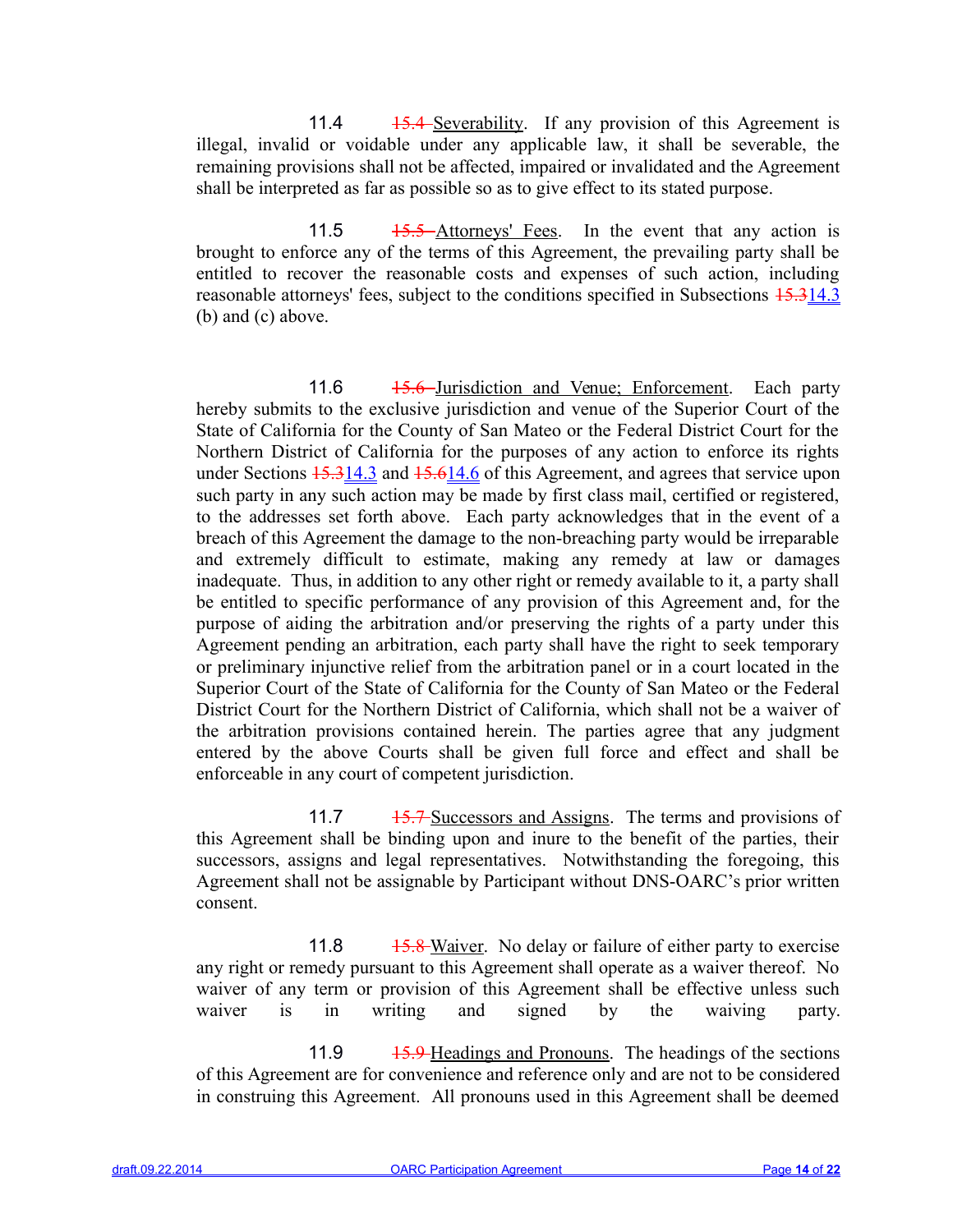to include masculine, feminine and neuter forms.

11.10 <del>15.10</del> Counterparts; Electronic Signatures. This Agreement may be executed in any number of counterparts, each of which shall be deemed an original, but all of which together shall constitute one instrument. Signatures may be delivered electronically or by facsimile, and such copies shall be treated as originals for all purposes.

11.11 <del>15.11 Further Assurances</del>. Each party hereto shall use their best efforts to do and perform or cause to be done and performed all further acts and shall execute and deliver all other agreements, certificates, instruments or documents as the other party may reasonably request in order to promote the intent and purpose of this Agreement and the consummation of the transactions contemplated thereby.

11.12 <del>15.12 Entire Agreement; Amendments</del>. This Agreement, including the attached Schedule A which is incorporated herein by this reference, the Data Sharing Agreement, the Application Form and the Bylaws constitute the final and entire understanding and agreement between the parties with respect to the subject matter hereof and supersede all prior and contemporaneous agreements, understandings, negotiations and discussions, written or oral, of the parties hereto, relating to any transaction contemplated by this Agreement. This Agreement may be amended or modified from time to time by the Board of Directors; provided that any such change shall not be effective with respect to Participant until the renewal of Participant's annual term.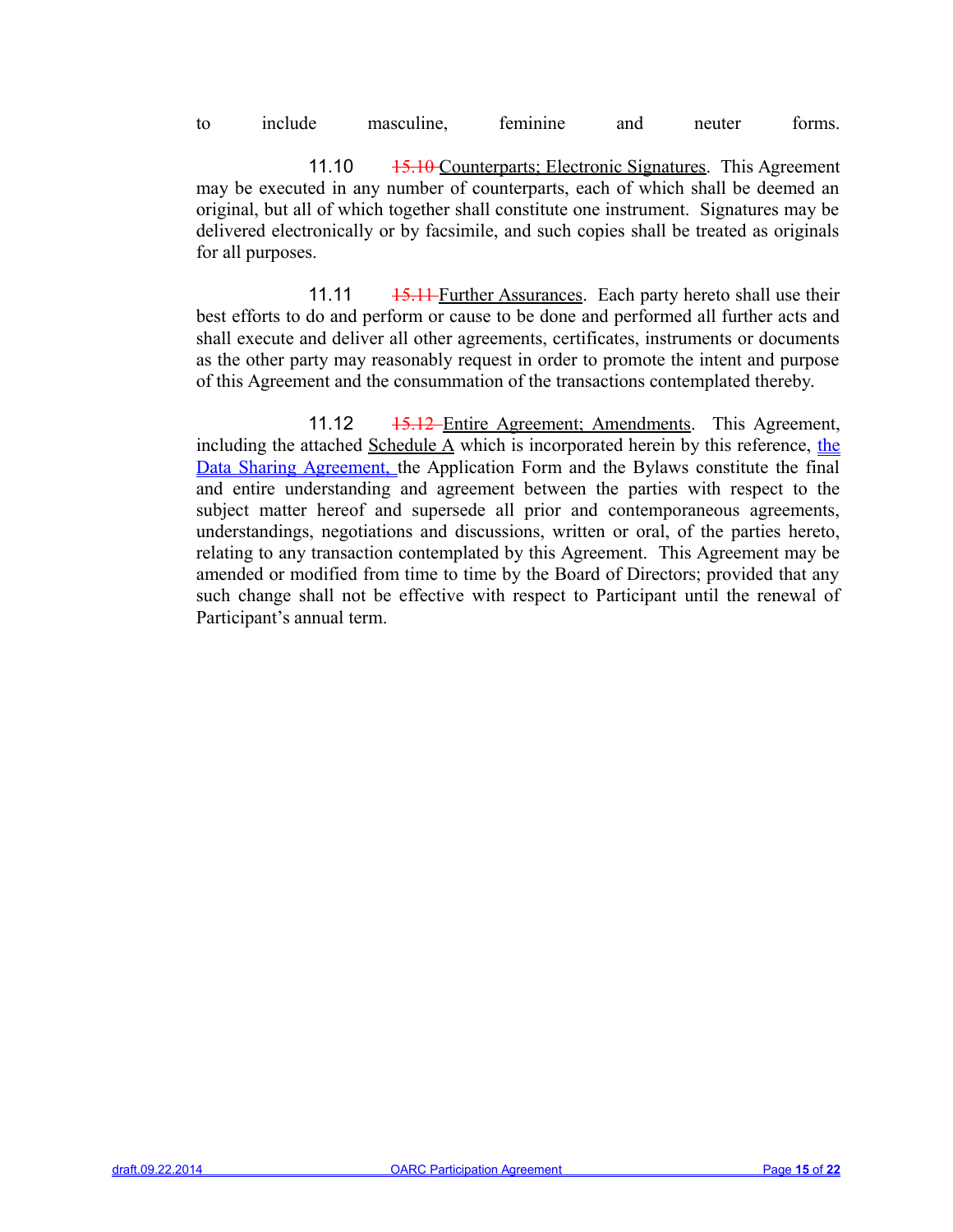$(a)$  IN WITNESS WHEREOF, the parties have executed this Agreement as of the date first set forth above.

|                | <b>DNS-OARC:</b>    | OARC INC.,        | a Delaware nonprofit corporation                                                                                                                                                                                                                                                                                                                                                                             |
|----------------|---------------------|-------------------|--------------------------------------------------------------------------------------------------------------------------------------------------------------------------------------------------------------------------------------------------------------------------------------------------------------------------------------------------------------------------------------------------------------|
|                |                     |                   | By: $\qquad \qquad$<br>Name:                                                                                                                                                                                                                                                                                                                                                                                 |
|                |                     |                   | Title: $\frac{1}{\sqrt{1-\frac{1}{2}}\sqrt{1-\frac{1}{2}}\sqrt{1-\frac{1}{2}}\sqrt{1-\frac{1}{2}}\sqrt{1-\frac{1}{2}}\sqrt{1-\frac{1}{2}}\sqrt{1-\frac{1}{2}}\sqrt{1-\frac{1}{2}}\sqrt{1-\frac{1}{2}}\sqrt{1-\frac{1}{2}}\sqrt{1-\frac{1}{2}}\sqrt{1-\frac{1}{2}}\sqrt{1-\frac{1}{2}}\sqrt{1-\frac{1}{2}}\sqrt{1-\frac{1}{2}}\sqrt{1-\frac{1}{2}}\sqrt{1-\frac{1}{2}}\sqrt{1-\frac{1}{2}}\sqrt{1-\frac{1}{2$ |
|                |                     |                   | Address: c/o Internet Systems Consortium, Inc.<br>950 Charter Street                                                                                                                                                                                                                                                                                                                                         |
|                |                     |                   | Redwood City, CA 94063<br><b>Attention: DNS-OARC Secretariat</b>                                                                                                                                                                                                                                                                                                                                             |
|                |                     | Fax: 650-423-1355 |                                                                                                                                                                                                                                                                                                                                                                                                              |
|                |                     |                   | Email: admin@dns-oarc.net                                                                                                                                                                                                                                                                                                                                                                                    |
| <del>16.</del> |                     |                   |                                                                                                                                                                                                                                                                                                                                                                                                              |
|                | <b>PARTICIPANT:</b> |                   | <u> 1989 - Andrea Stadt Britain, amerikansk politik (* 1958)</u>                                                                                                                                                                                                                                                                                                                                             |
|                |                     |                   | $a \sim a$                                                                                                                                                                                                                                                                                                                                                                                                   |
|                |                     |                   |                                                                                                                                                                                                                                                                                                                                                                                                              |
|                |                     |                   |                                                                                                                                                                                                                                                                                                                                                                                                              |
|                |                     |                   | Title:                                                                                                                                                                                                                                                                                                                                                                                                       |
|                |                     | Address:          |                                                                                                                                                                                                                                                                                                                                                                                                              |
|                |                     |                   |                                                                                                                                                                                                                                                                                                                                                                                                              |
|                |                     |                   | Fax: $\qquad \qquad$                                                                                                                                                                                                                                                                                                                                                                                         |
|                |                     |                   |                                                                                                                                                                                                                                                                                                                                                                                                              |

**NOTE:** Participant shall have completed and signed the Application Form on DNS-OARC's website and initialed its choice on Schedule A attached hereto.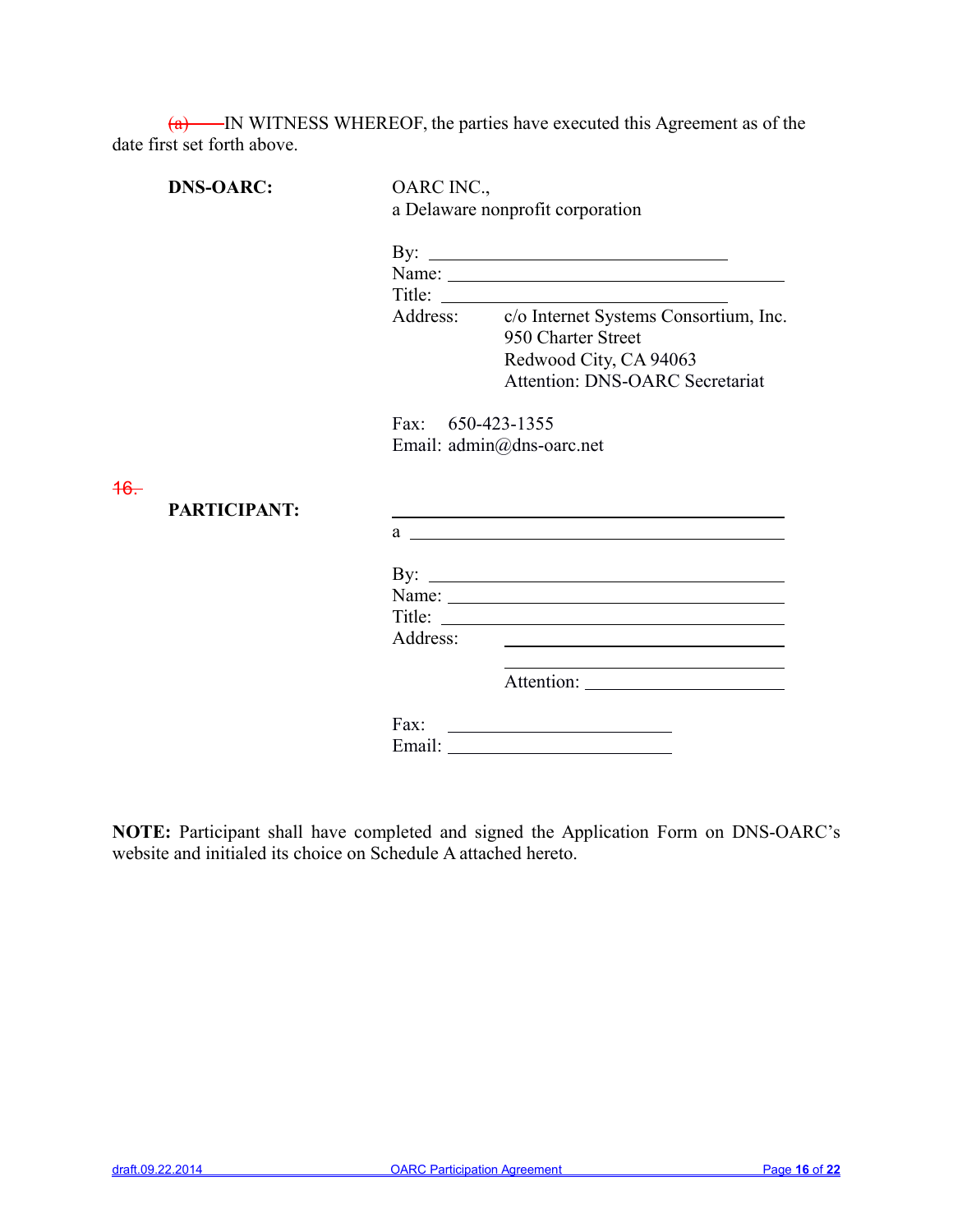## **DNS-OARC Participation Agreement Schedule A Participation Levels and Dues**

The current Participation Levels and Dues are described below. Please select one of the Member or ParticipationSupporter Levels below and initial next to your choice of Level.

A. **Member:** Each Member shall be entitled to one (1) vote on any matter which requires requiring the approval of DNS-OARC members Members pursuant to the Bylaws, except as provided below.

- Platinum. Greater than US\$12,50020,000/year or greater. This is available to corporations and governments with a particularly strong interest in supporting the mission and success of DNS-OARC. This level entitles Member to at least eightten  $(810)$  assigned Points of Contact, each of which may participate in the DNS-OARC system, and inclusion of Member in publicity materials appearing on the DNS-OARC website and elsewhere.
- Gold. US\$12,500/year. This is available for organizations with a strong interest in the mission and success of DNS-OARC. This level entitles Member to eight (8) assigned Points of Contact, each of which may participate in the DNS-OARC system, and inclusion of Member in publicity materials appearing on the DNS-OARC website and elsewhere.
- $Silver. US$8,500/year, which entities Member to five (5) assigned Points of$ Contact, each of which may participate in the DNS-OARC system.
- Bronze. US\$5,500/year, which entitles Member to three (3) assigned Points of Contact, each of which may participate in the DNS-OARC system.
- **Beneficial. ThisBlue.** US\$1,000/year, which entitles Member to two (2) assigned Points of Contact, each of which may participate in the DNS-OARC system. This is available to qualified non-profit and research institutions, provided that in the soleMembership Level is subject to the discretion of the Board of Directors participation by such institution has an overall positive impact on the operation of DNS-OARC. Such membership is at no charge. If applying for the Beneficial level, please state on the Application Form how participation by your institution will be of overall benefit to the operation of DNS-OARC. as set forth in Section 2.4(b) above. As criteria for approval, Blue Membership organizations must have fewer than ten (10) employees OR have less than US\$100,000 in annual revenue.

**B. Participants:** Each Participant is required to make an annual presentation to the DNS-OARC members based on an analysis of the data used by Participant during the prior year. Participants do not vote on member matters. **Supporter:** Supporters do not pay dues and may not vote on Member matters. Supporters are entitled to one (1) assigned Point of Contact, may participate in the DNS-OARC system, may submit and access DNS-OARC Data, and must select at least one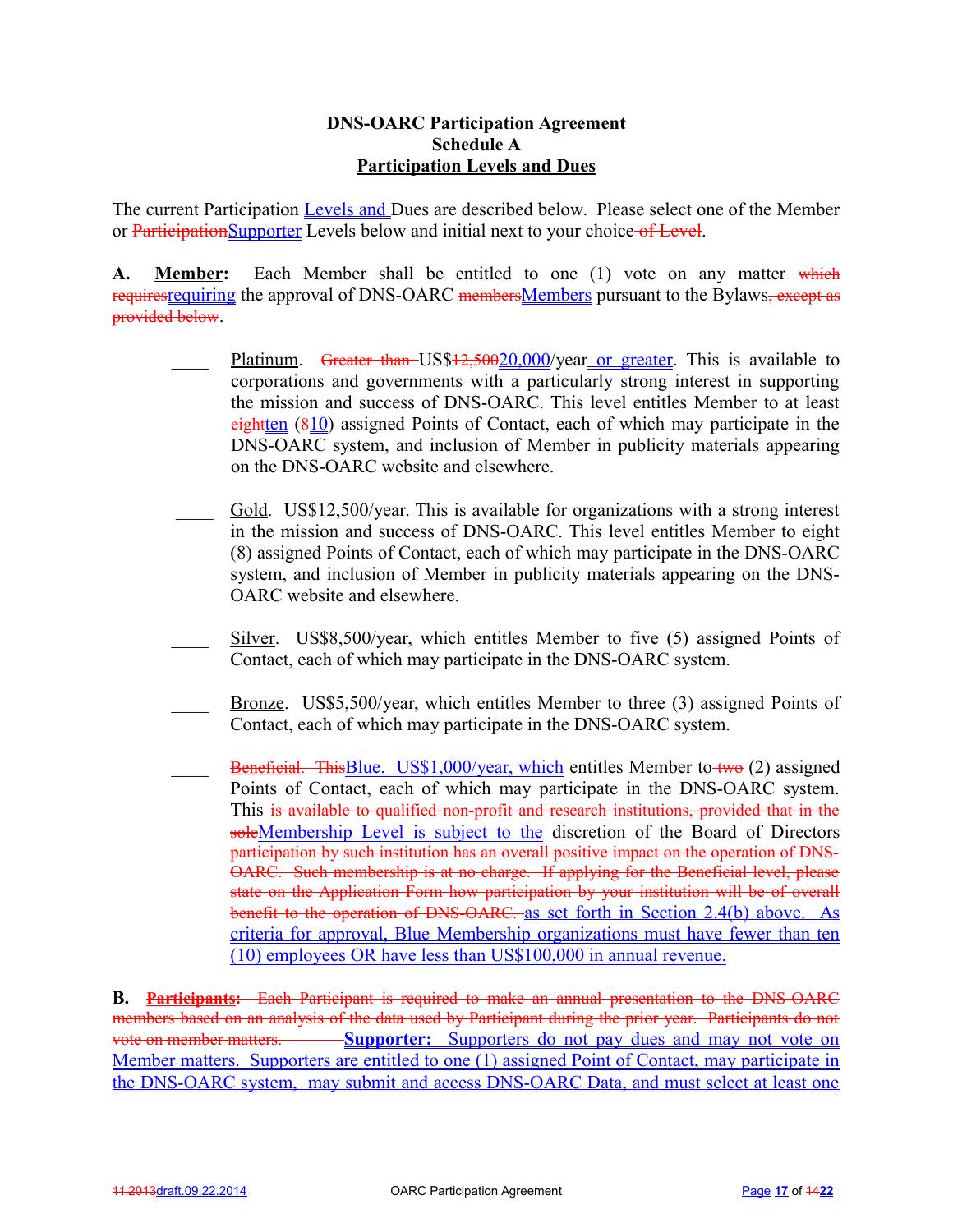option on the attached Data Sharing Agreement. This Participation Level is subject to the discretion of the Board of Directors.

\_\_\_\_ Supporter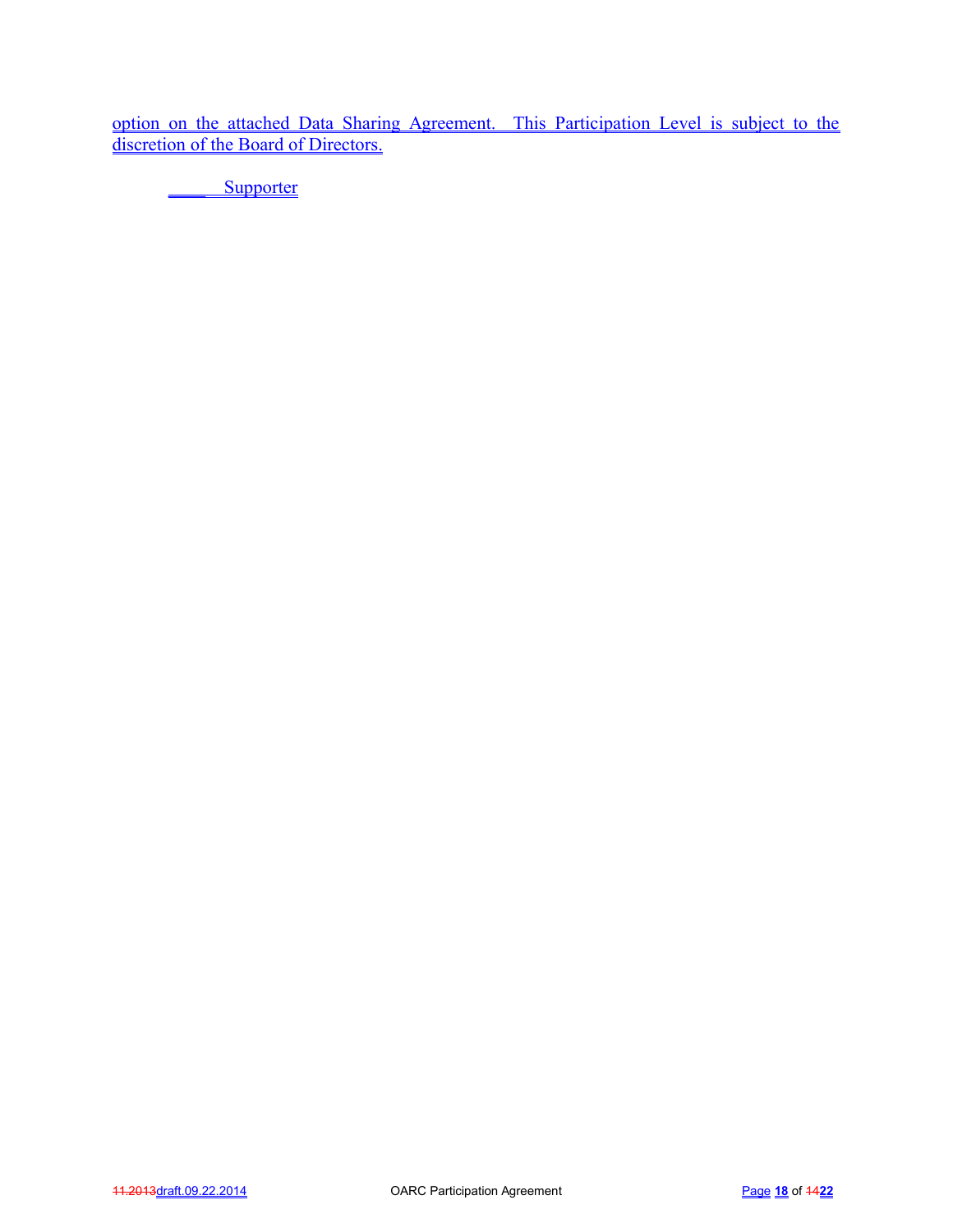## **Appendix A DNS-OARC Data Sharing Agreement**

ACCESS TO DATA. Only Participants who have executed this Data Sharing Agreement may submit and/or have access to DNS-OARC Data, as defined in the Participation Agreement.

1. Types of Data.

1.1 Raw: data submitted by Participants ( *e.g*., DITL);

1.2 Generated: data generated by DNS-OARC systems and applications ( *e.g*., ODVR, Porttest, Benchmarks);

1.3 Derivative: data derived by analysis from one or more Raw data sets.

## 2. Categories of Data.

2.1 Confidential. Unless otherwise specified at the time of submission or generation, all Data shall be deemed Confidential and may not be disseminated to any parties, whether or not they are DNS-OARC Participants. All such Confidential Data may be used by DNS-OARC and the other DNS-OARC Participants, provided that they (i) shall hold all Confidential Data in the highest confidence, (ii) shall not disclose, disseminate or publicize any Confidential Data to any person or entity, and (iii) shall take all action necessary or appropriate to hold all Confidential Data in the highest confidence. All Confidential Data shall remain confidential for a period of two (2) years after submission, unless a longer period is requested in writing by a Participant.

2.2 Exceptions to Confidentiality. Confidential Data shall not include: (A) Data already in possession of the non-disclosing party through lawful means or through independent development, (B) Data which is publicly available when received or thereafter becomes publicly available through no fault of the non-submitting party, (C) Data which is required to be disclosed as a result of a final order of a court of competent jurisdiction in a proceeding in which the submitting party has had a reasonable opportunity to contest disclosure, and (D) Data which the submitting party did not designate as Confidential.

2.3 Non-Confidential. If a Participant wishes certain Data to be treated as Non-Confidential, Participant shall clearly designate such Data at the time of submission or generation as Non-Confidential Data. All such Non-Confidential Data may be disseminated to any parties, whether or not they are DNS-OARC Participants.

3. Submission of Data. Each time Participant submits any Data to DNS-OARC, Participant must designate what restrictions, if any, are to be placed on the Data. This includes whether such Data is Confidential or Non-Confidential, attributable or anonymous, whether redistributable or not, and so forth, as appropriate. Participant is solely responsible for designation of any applicable restrictions. In the absence of any such designated restrictions, the Data submitted shall be deemed to be Non-Confidential and available on an unrestricted basis. Participant may change its designation of restrictions from time to time by written notice to DNS-OARC of such change.

4. Source-Identifying Data. Participant may choose, at its own discretion, to "anonymize" source identifying elements (*e.g.*, IP addresses) prior to submitting Data.

5. Participant Use of Data.

5.1 All use of Data submitted to DNS-OARC will take place on DNS-OARC computers. DNS-OARC will provide powerful server computers with high-speed access to the file servers and databases hold ing the Data to which Participant is permitted access. Participant will copy its data-analysis software to DNS-OARC computers and run that software there. Results of such analysis are considered Derivative Data, and when exported back to Participant's computers are not permitted to contain Raw Data nor can any exported results con tain identifying information.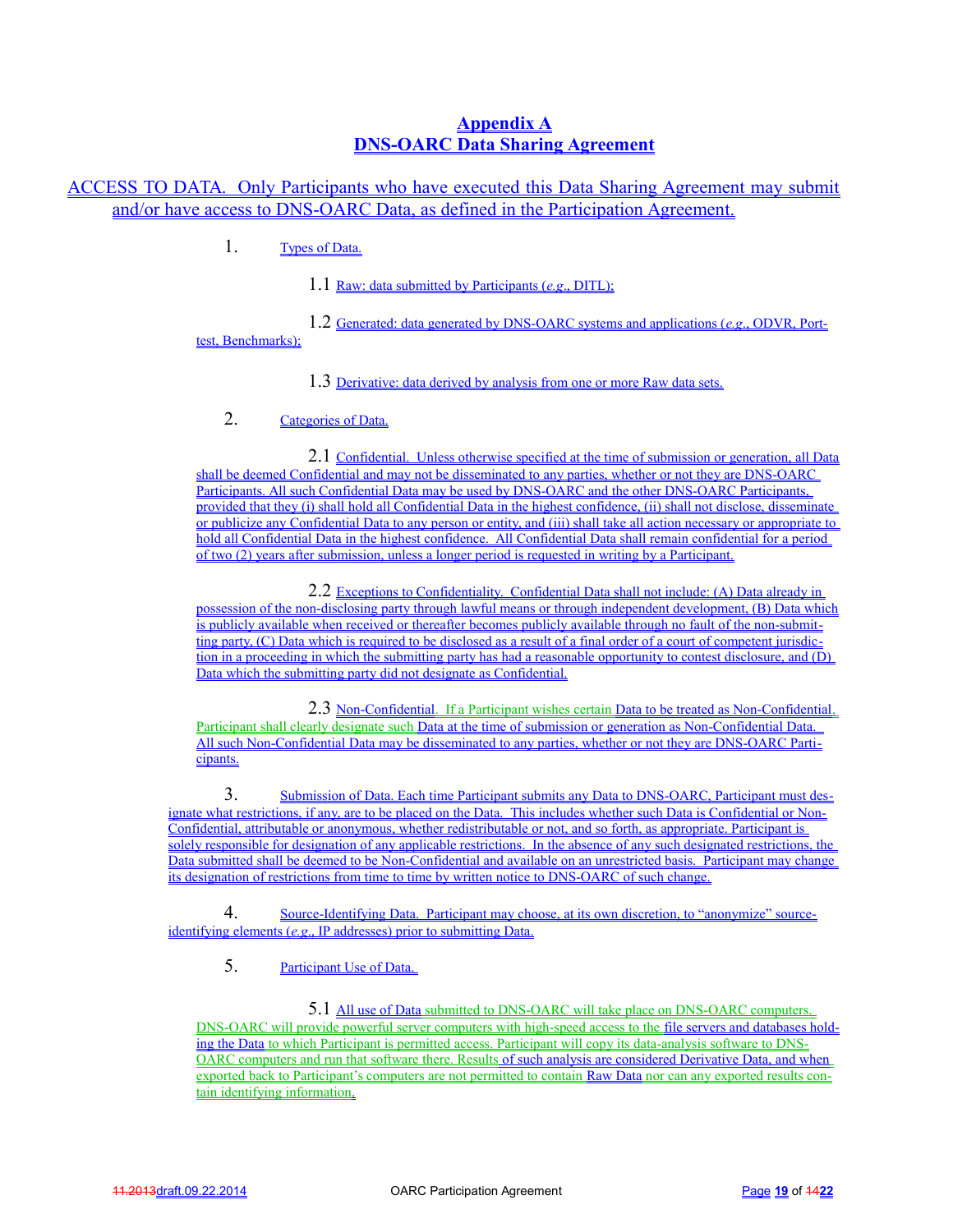5.2 Participant shall not use or circulate Confidential Data within its own organization or its affiliates *(i.e.,* entities controlled by or under common control with Participant) other than as strictly necessary on a need-to-know basis, and then with appropriate written confidentiality agreements. In no event shall Participant cause, permit or enable any third party to have access to or use Confidential Data in any manner whatsoever without the prior written consent of both the disclosing party and the Board of Directors and the execution by such third party of an appropriate written confidentiality agreement. In no event shall Participant (or anyone to whom it discloses Confidential Data) package or repackage any Confidential Data into a commercial product or service.

6. Specific Requirements of Members. Should any Member's organization have a specific require ment, and subject to the prior consent of the Board of Directors, a Member may provide its own computer to be located in DNS-OARC's data center and administered by DNS-OARC staff, to which only such Member will have access, provided that enough physical space and electric power are available to support such Member's computer. Prior to in stallation and use of any Member 's computer in the DNS-OARC data center, such Member shall enter into an agree ment with DNS-OARC setting forth the terms and fees on which such installation and use is permitted. DNS-OARC shall use its best efforts to ensure that its computers remain accessible to and can accommodate reasonable use by Members.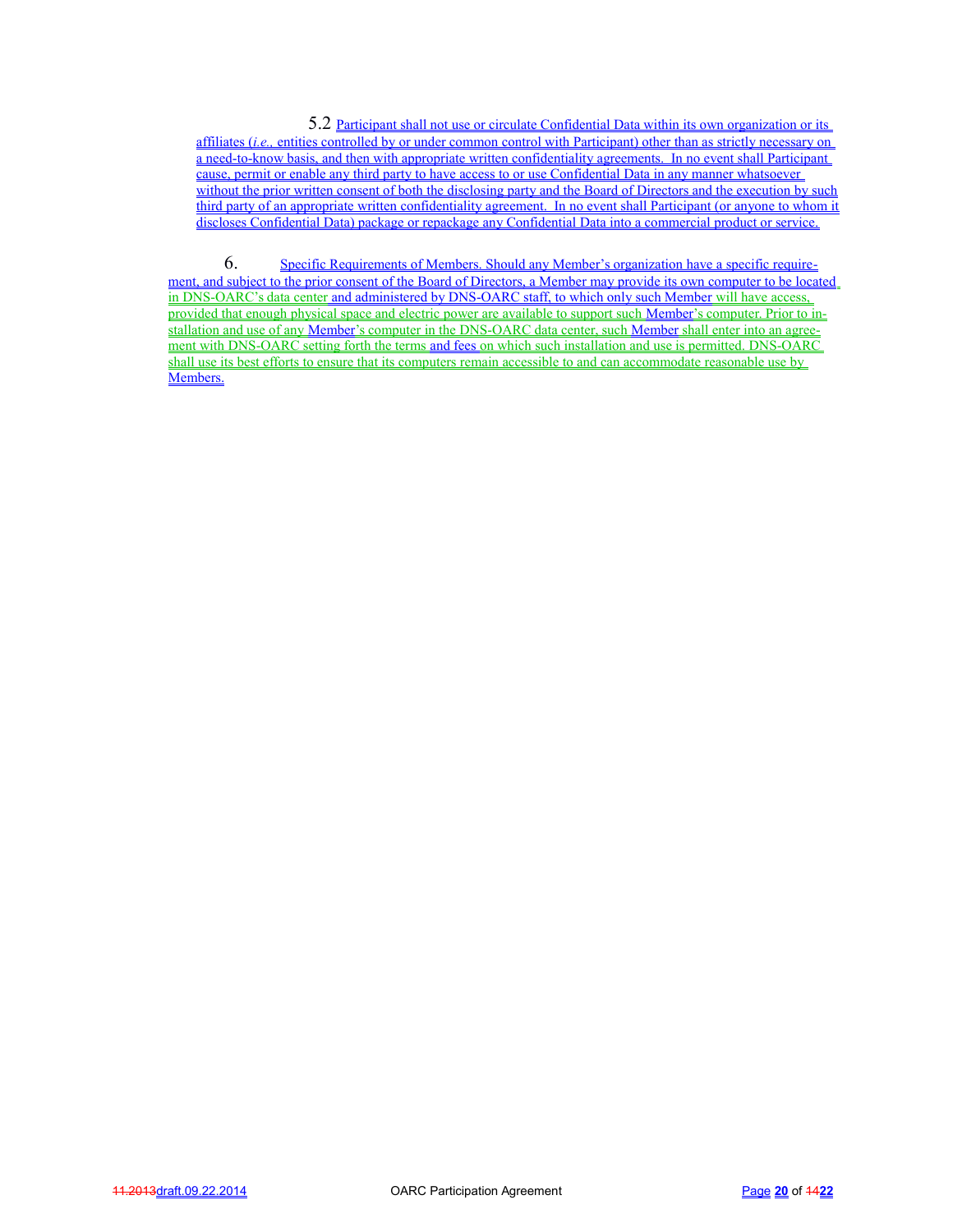Please select one or more of the options below, initial next to your choices, and sign below:

Participant will submit Data to DNS-OARC. Upon completion and execution of this Data Sharing Agreement, and acceptance as a DNS-OARC Participant, Participant will be given credentials and instructions for submitting Data to DNS-OARC systems.

Participant will access Data at DNS-OARC. Upon completion and execution of this Data Sharing Agreement, and acceptance as a DNS-OARC Participant, Participant will be given credentials and instructions for accessing Data on DNS-OARC systems.

Participant will neither submit Data to, nor access Data at, DNS-OARC.

#### PARTICIPANT:

| Bv:    |
|--------|
|        |
| Name:  |
|        |
| Title: |
|        |

Affiliate: Affiliates may submit information to DNS-OARC and will have access to information submitted by other DNS-OARC Participants, subject to the confidentiality restrictions set forth in this Agreement.

- **Associate: Associates will have access to any information submitted by other DNS-**OARC Participants, subject to the confidentiality restrictions set forth in this Agreement, but may not submit any information to DNS-OARC.
- **Contributor:** Contributors may submit any information to DNS-OARC, subject to the confidentiality restrictions set forth in this Agreement, but may not have access to any information submitted by other DNS-OARC Participants.